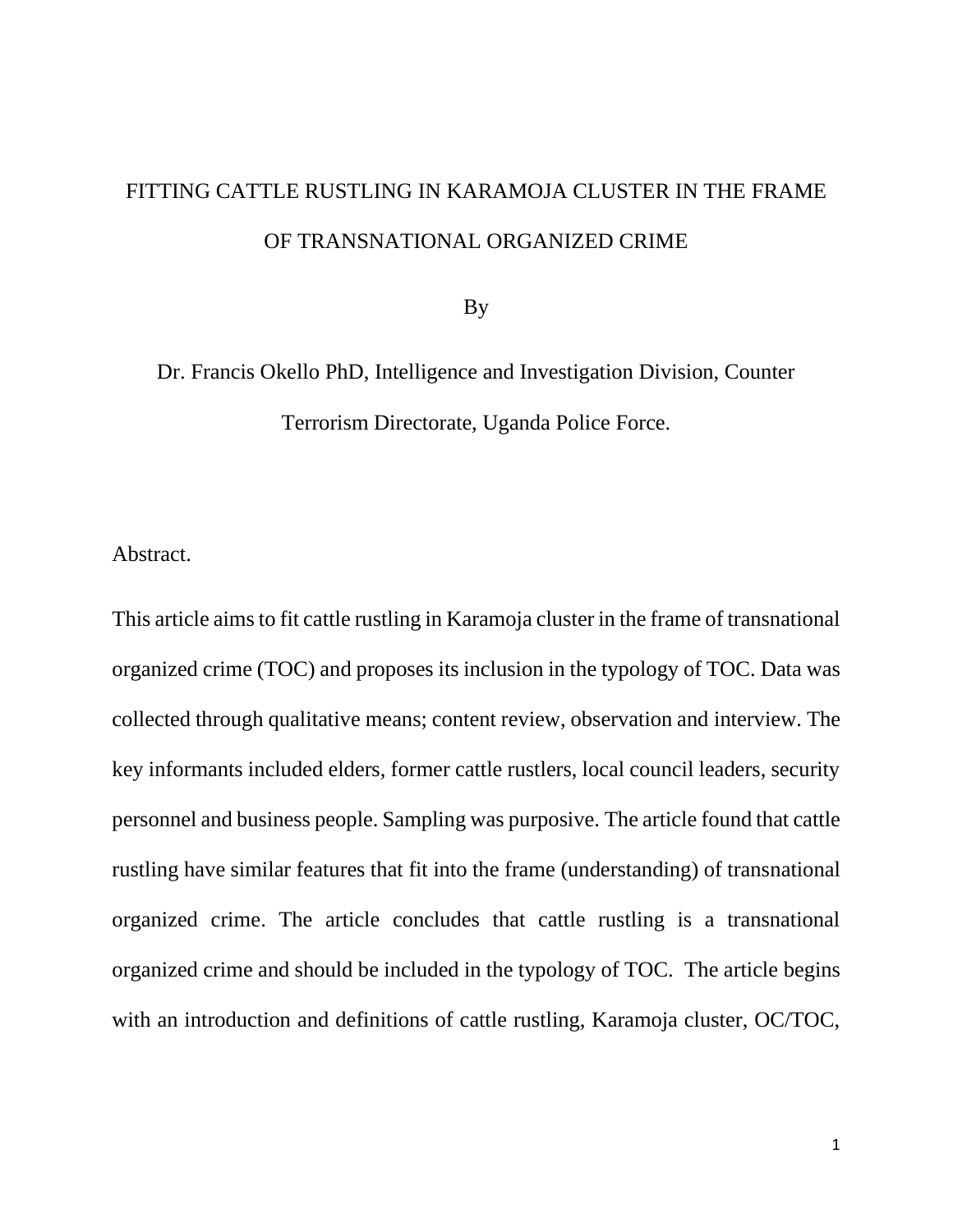modus operandi of OC/TOC and analysis of cattle rustling as a TOC. It then draws conclusion with recommendations.

Key words: Fitting, Cattle rustling, Karamoja cluster, frame, transnational organized crime.

#### Introduction.

Cattle rustling in Africa is growing both in scale, violence and increasingly linked to organized criminal and terrorist groups as a source of income. In West Africa, it is reported in Nigeria, Niger and Cameroon. North-eastern Nigeria's experience with cattle rustling is extending throughout the Lake Chad Basin, involving Boko Haram (Ciara et al  $2017$ ).<sup> $\text{i}$ </sup> The extremist group relies on the activity as a major source of financing. Militants frequently raid cattle in northern Cameroon and transport them via middle men to markets in northern Nigeria. In 2016 Borno State estimated that 200,000 head of cattle were rustled. Overall estimates of Boko Haram's accumulation vary from some million dollars to US\$20 million.<sup>ii</sup> The group's activities had a drastic impact such that major cattle markets in Borno state were shut down to ensure that Boko Haram don't exploit the livestock trade. Zamfara State in the north-west region of Nigeria remains a major hotspot for cattle rustling, despite the amnesty programme granted by the state governor in 2017 for cattle rustlers to lay down their weapons.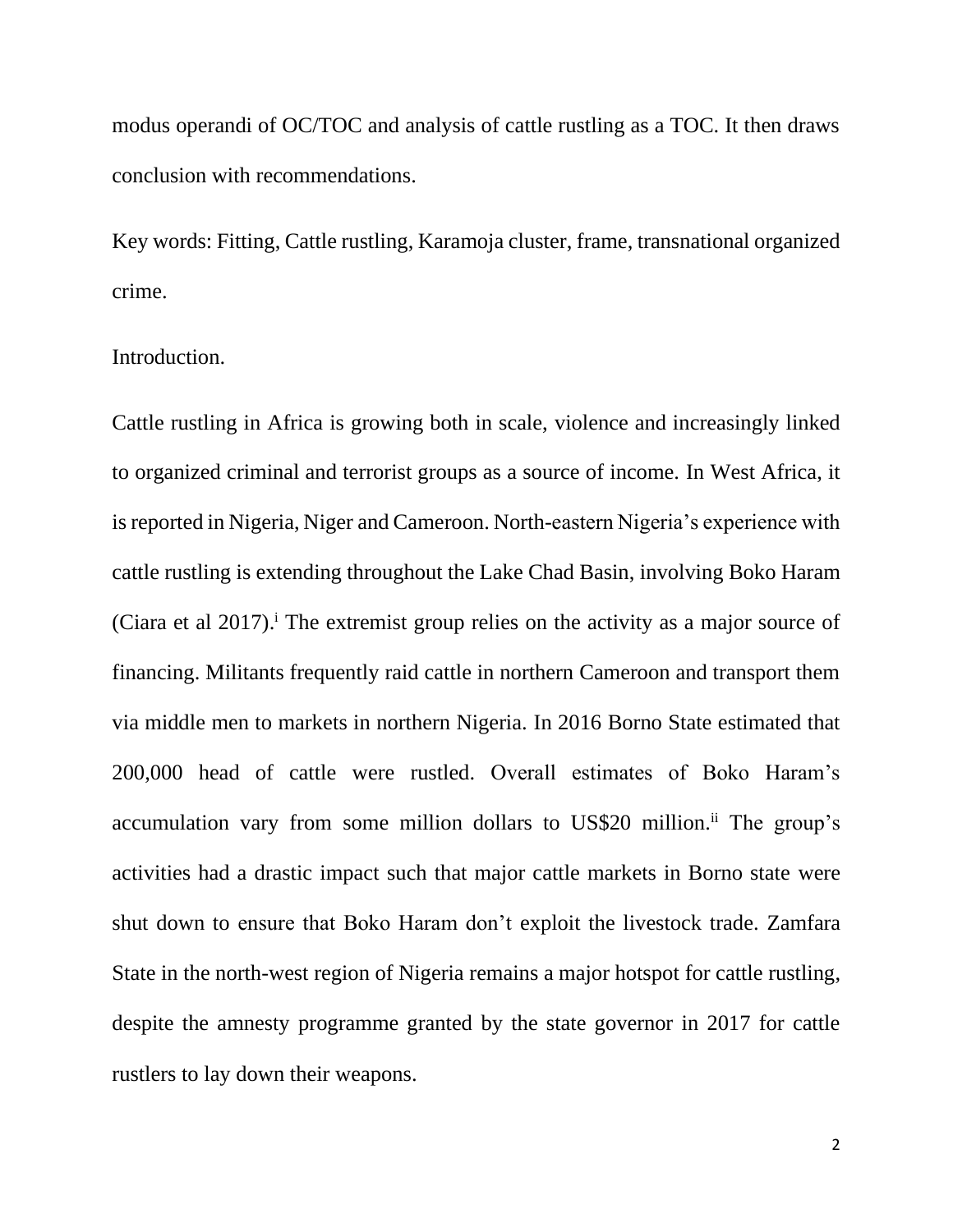Madagascar presents another example of cattle rustling in African. Banditry linked to the raids of zebu cattle became increasingly problematic as the island suffered political instability and economic decline after President Ravalomanana was ousted in 2009. The rise of cattle rustling and casualties was magnified by the introduction of modern weaponry and criminal groups that became increasingly professional. In 2016, the Madagascan army announced that 161 people were killed in clashes between the army and cattle rustlers.<sup>iii</sup>

As for Karamoja cluster in East Africa, there has been a long history of cattle rustling. The act evolved over time from being an accepted traditional practice sanctioned by the village elders into a commercialized and criminal venture (Titus, 2013).<sup>iv</sup> Some of the causal factors that contributed to cattle-rustling in the Karamoja cluster were the creation of administration units during colonialism which impeded the pastoral way of life of the people in the region. The colonial administration imposed permanent tribal boundaries with ramifications on the pastoral communities as these boundaries were set up without due regard to the seasonal variations and demands of the nomadic lifestyles of the pastoralists (Osamba,  $2006$ ). Environmental factors also contributed largely to the practice of cattle-rustling. This led to the pastoralists crossing borders and trespassing to other communities' territories in search of pasture and water. Consequently, the pastoralists engage in inter-ethnic conflict because of the effects of drought and famine leading to the death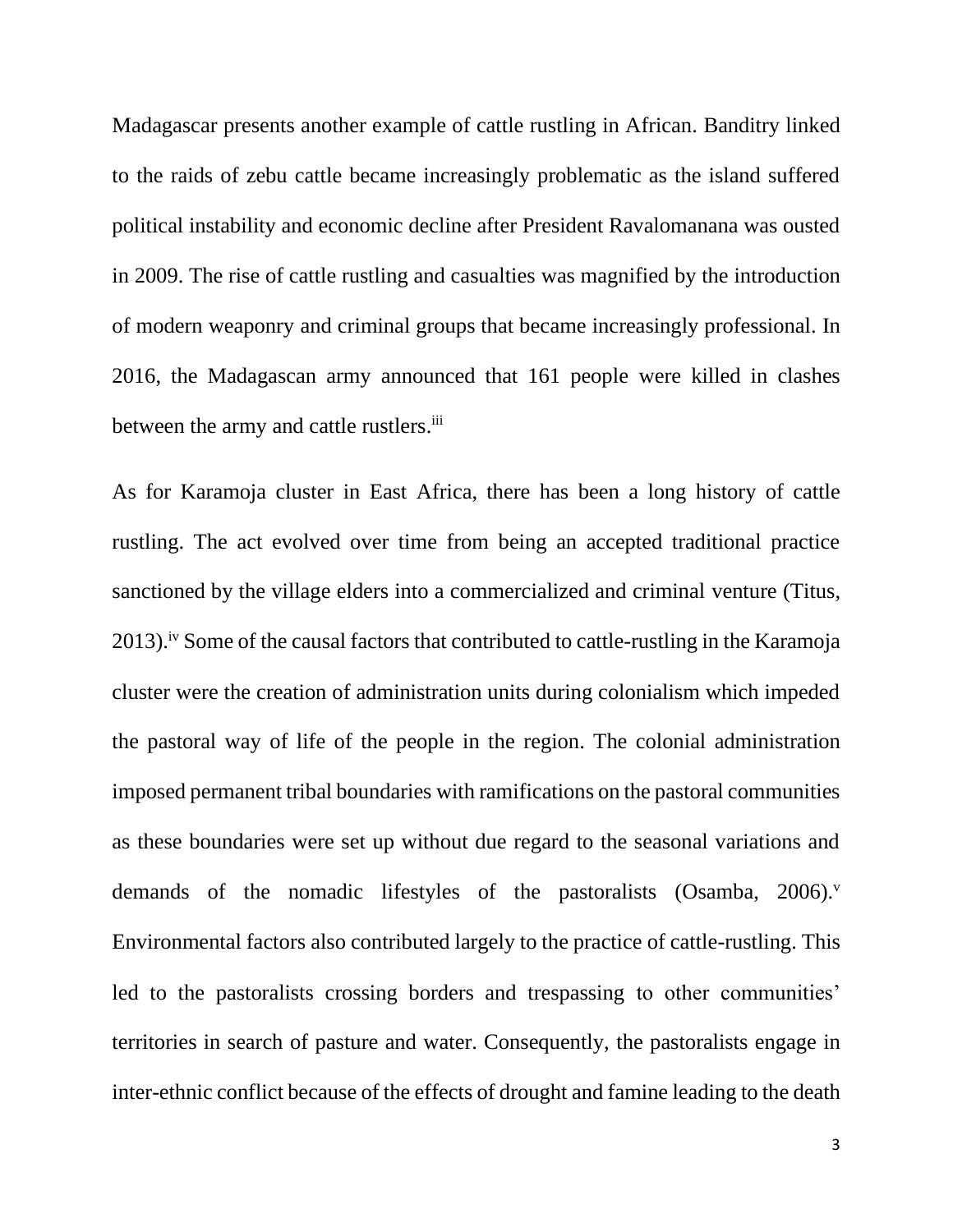of hundreds of stock. The pastoralists engaged in rustling to restock and compensate for lost cattle. Some of the pastoralists engaged in rustling as conduits for unscrupulous businessmen to make quick money from the miseries and hardships of the pastoralist.

However since the 1990s, there has been a surge in cattle rustling in Karamoja cluster, the actors and weaponry becoming increasingly sophisticated because of the proliferation of small arms in the cluster. Recent statistics and reports show that cattle rustling has evolved in both method and extent (Ciara et al 2017). It is now practiced for commercial reasons through criminal networks cross-communal and international borders, rendering the practice a transnational criminal act. Previously practiced as a cultural heritage, it is now undertaken for economic benefits. Livestock is seen as a valuable commodity that has attracted business people from within and outside the cluster region.

Data for the article was sourced qualitatively using interview, document review and observation as methods of data collection. The key informants included elders, former cattle rustlers, local council leaders, security personnel and business people. Sampling was purposive because former cattle rustlers rustled the animals, local council leaders are politicians who know the affairs of their localities, security personnel are involved in curbing rustling and some of the business people deal in rustled animals. Therefore, they were best placed to give the required data since they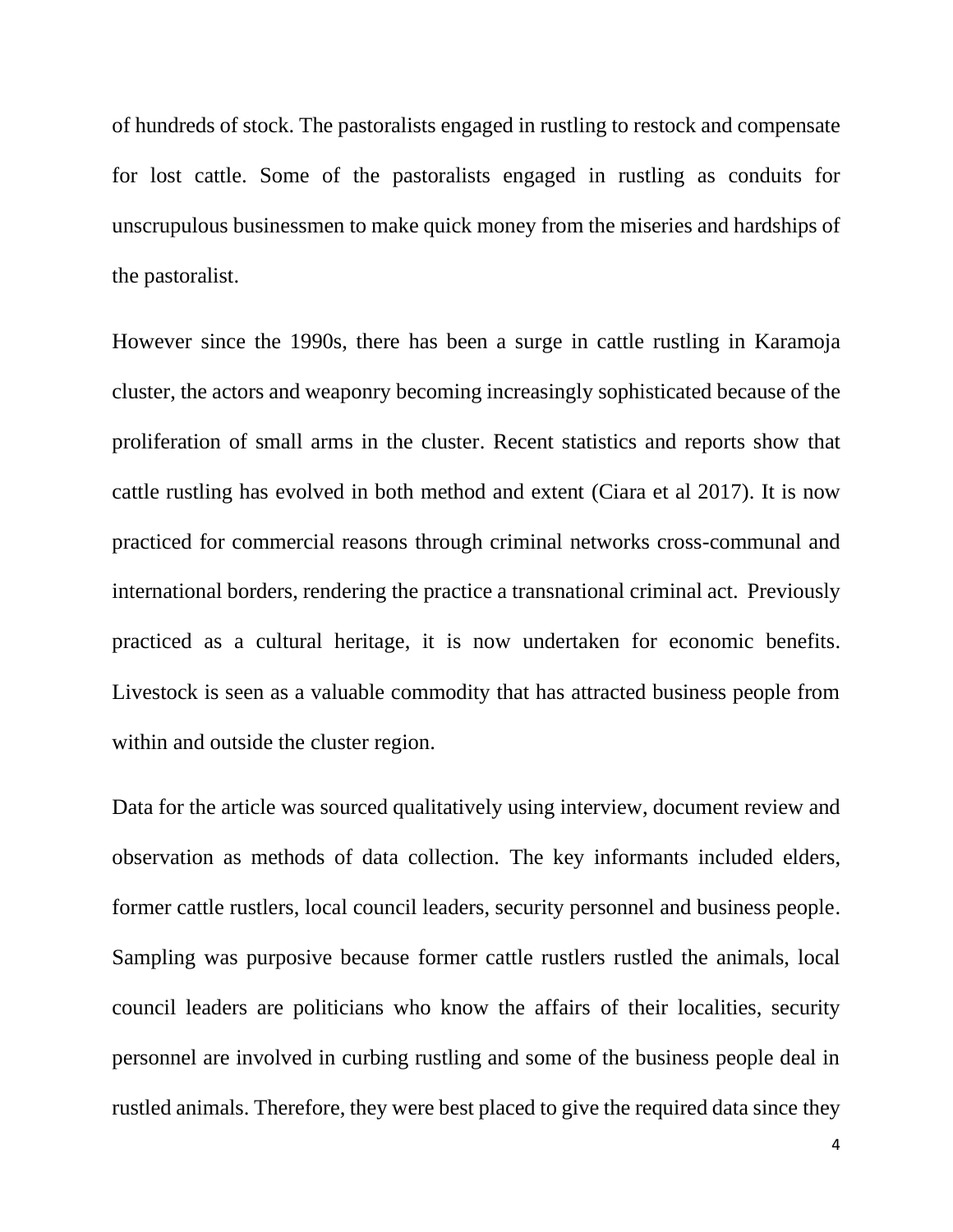were participating in various activities involving animals. Photographs of elders examining the intestines of animal for information, and youth normally mobilized to rustle animals were taken.

Defining cattle rustling.

Several authors have fronted a number of definitions of cattle rustling. According to Ciara et al (2017) cattle rustling occurs when a group of individuals plan, organize and steal livestock forcefully from another person or from the grazing field or kraal for the purpose of commercial gain. Similarly, journalists, academics and practitioners increasingly refer to it as a form of violent organized crime with a transnational dimension.

According to Okoli et al  $(2014)$ <sup>vi</sup> cattle rustling is a criminal activity which is driven by the criminal intent on the expropriation of stolen cattle for meat or for sale, the act of stealing a herd of cattle from grazing land. To them, the phenomenon has evolved into a more standardized term to mean the act of stealing herd of cattle from any place notwithstanding the motivations.

Greiner (2013)<sup>vii</sup> notes that cattle rustling is a collective term that entails brutal and reckless murder, ethnic cleansing, criminal marketing chains, highway banditry and petty theft across rural border areas that has degenerated into serious violent conflict.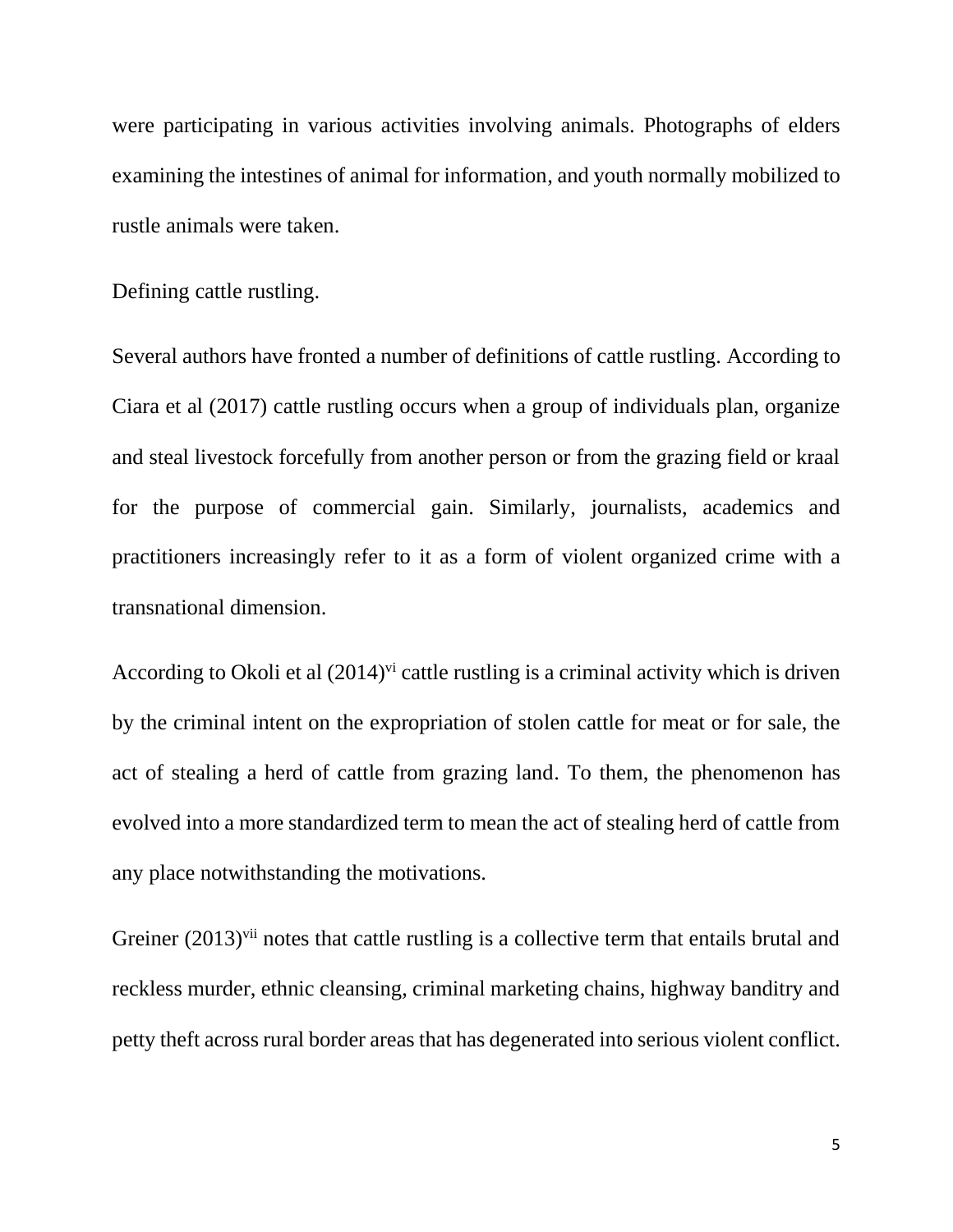Deo et al  $(2019)$ <sup>viii</sup> also refer to cattle rustling, as conceived by the Turkana elders in the traditional setting, as theft of livestock, usually a herd belonging to one community, by a group of armed warriors from another rival community. It entails the use of illicit small arms and light weapons (weapons designed for personal use and use by people serving as crews).

The Eastern Africa Police Chiefs Cooperation Organization (EAPCCO)<sup>ix</sup> report  $(2006)$ , Kenya Human Rights Commission (KHRC)  $(2010)^x$  and Titus  $(2013)$  offer similar definitions of cattle rustling. All the definitions mention stealing, planning, organizing, attempting, aiding or abetting the stealing of livestock by any person from one community or country to another, where the theft is accompanied by dangerous weapons and violence. The EAPCCO definition recognizes that modern weapons (guns) are used which have replaced the less lethal weapons like spears, bows and arrows which were historically used before. The KHRC (2010) and Titus (2013) agree that cattle rustling has degenerated into a commercialized criminal venture and a predatory form of crime, hence passing for a typical example of organized crime involving discernible hierarchical social, economic, criminal networking and syndication.

Cattle rustling is also defined by Bunei et al  $(2016)^{xi}$  as an activity carried out by a group of individuals, often not from the same community, who plan, organize and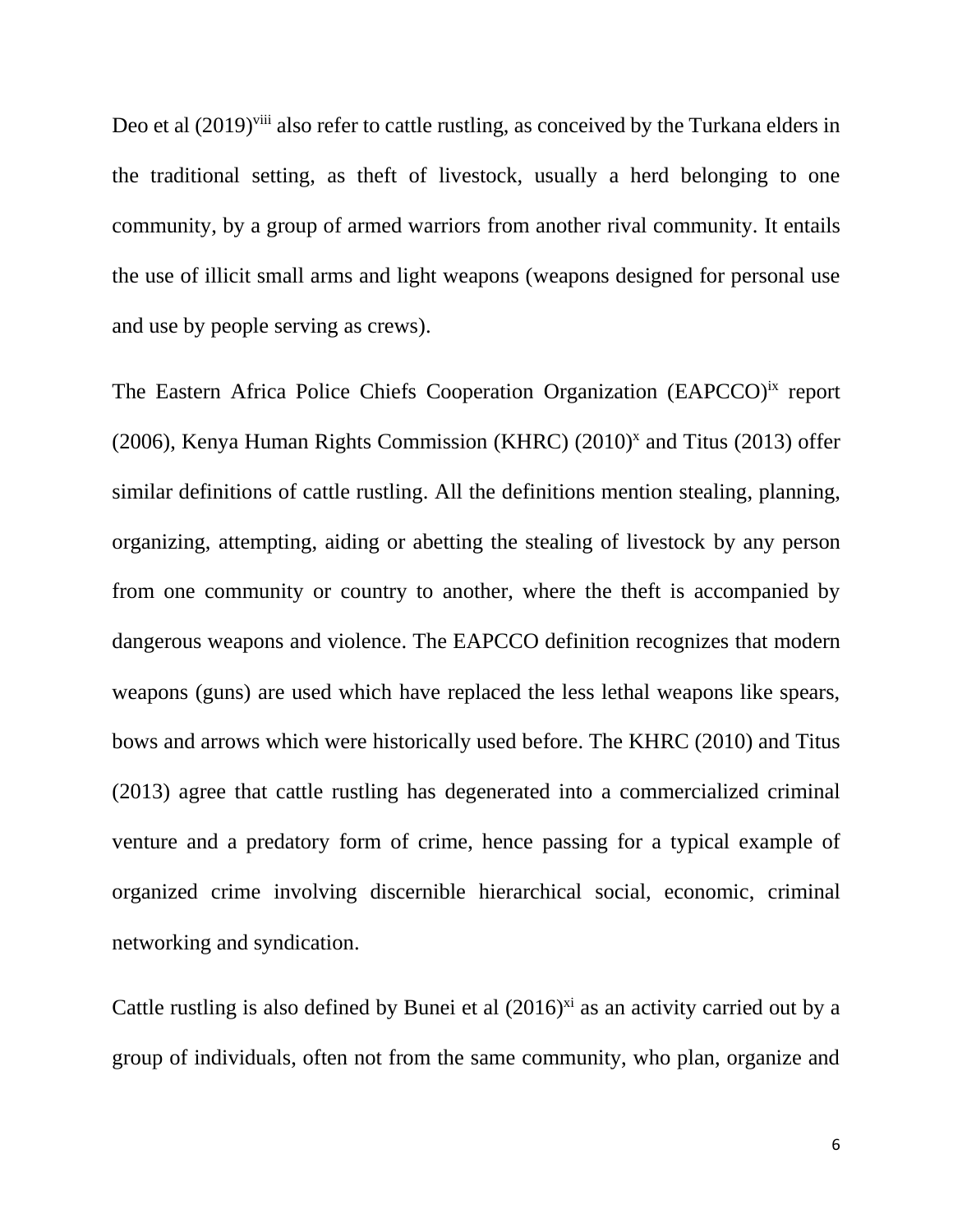forcefully steal livestock from another person, community or from the grazing field or kraal for the purpose of social, political or economic gain.

Cheserek et al (2012) further concieve cattle rustling as the act of forceful raiding of livestock from one community by another using guns and leaving behind destruction of property and loss of lives. According to Maganda (2013),<sup>xii</sup> the practice along the Kenya-Uganda border has transformed over time with the increased proliferation of sophisticated firearms. The arms trade routes in the region, which traverse national borders and explores the factors that influence cattle rustling, including commercialization, political incitement, unresolved recurrent conflicts, historical marginalization and poor state strategies for curbing raids and related conflicts, has exacerbated the practice.

## Karamoja cluster.

This is a semi-arid cross-border region comprising the pastoralist communities living in the borderlands between Uganda, Kenya, Sudan and Ethiopia. Most of the pastoralist communities classified under the cluster share the same ethnic roots and the Ateker language. The pastoral communities belonging to the cluster includes the Turkana, Pokot and Samburu of Kenya, the Dodoth, Jie, Matheniko, Pian, Tepes, Bokora, Eethur and Pokot of Uganda, the Toposa, Didinga and Nyangatom of Sudan and the Merille of Ethiopia. Competition for scarce resources, particularly water and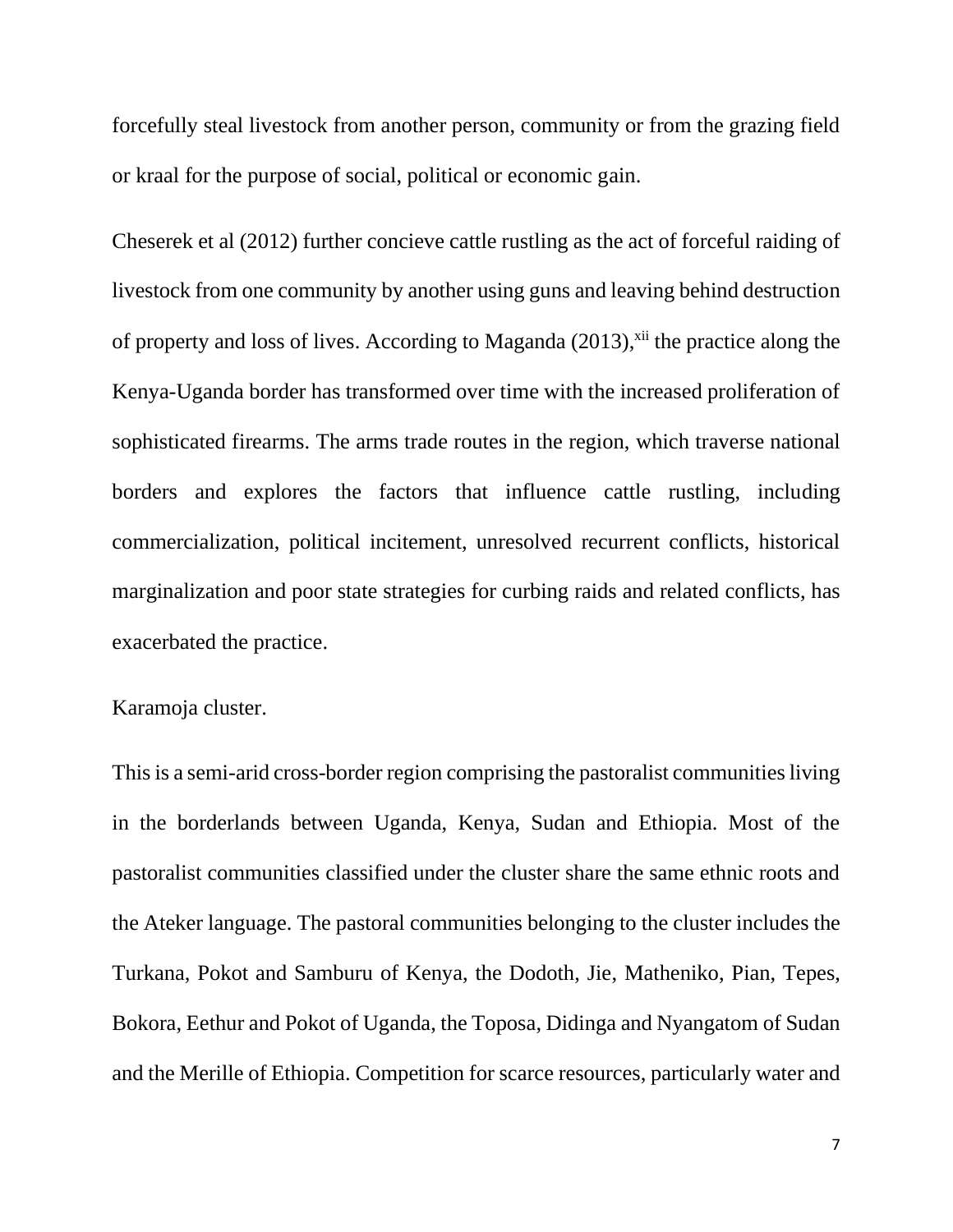pasture, and the cultural value placed on cattle has produced a tradition of cattle rustling in the region (Ken et al,  $2010$ ). $x^{iii}$ 



Fig.1. Map of Karamoja cluster.

Source: Karamoja harmonization report, 1999.

In 2004, violent pastoral conflict in the Karamoja Cluster resulted in more than 600 human deaths and loss of over 40,000 heads of livestock (primarily cattle and goats) in a year (Osamba, 2006). The origin of the present increased militarization of cattlerustling and the change from a traditional practice to the current sophistication, dates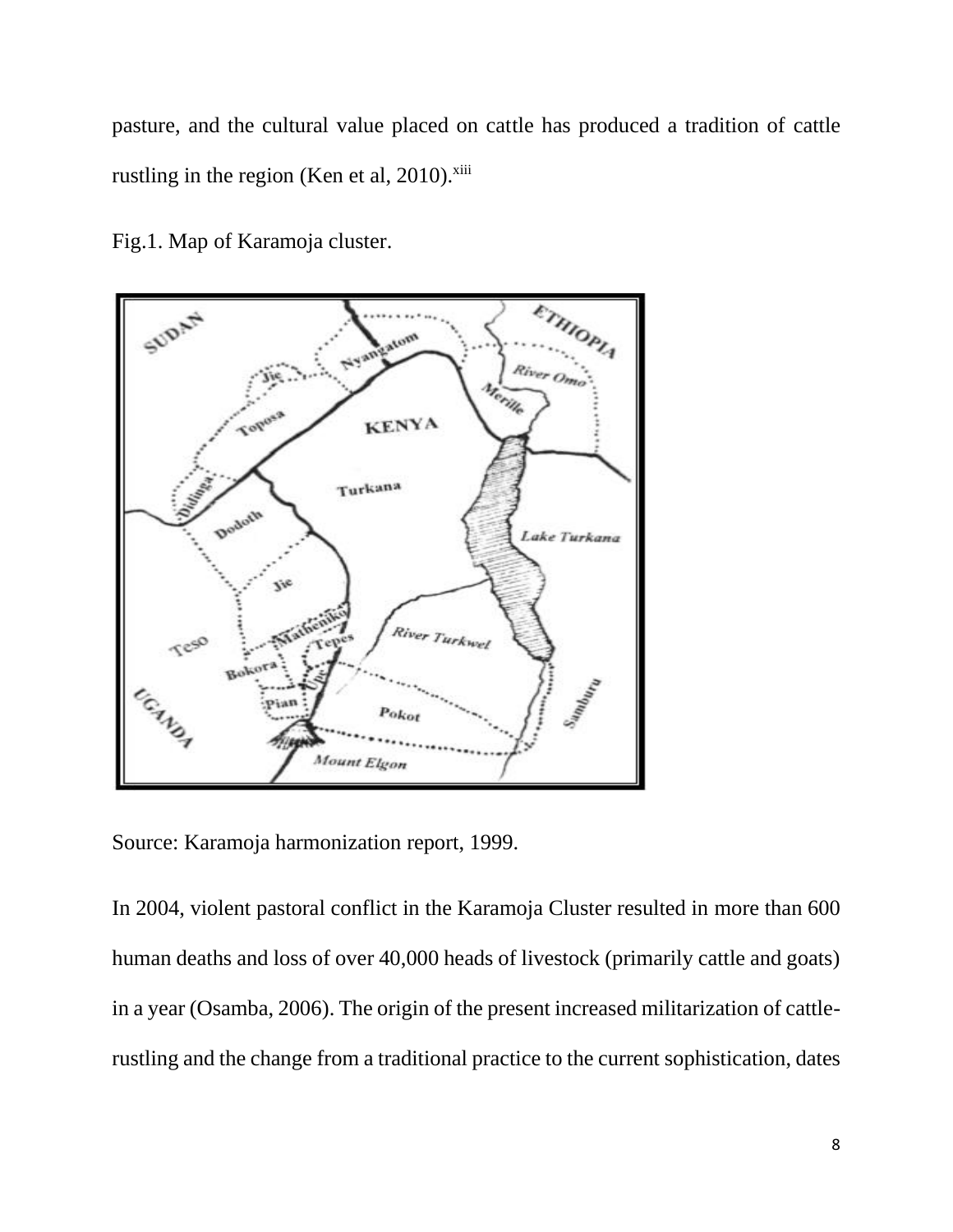back to 1904, and sanctioned by elders through a system known as gerontocracy. Available literature indicates that guns were rarely used in conducting cattle rustling, but on the contrary crude weapons such as sticks, spears, bows, arrows and clubs were the preferred weapons (Mazrui, 1977).<sup>xiv</sup> The raids were practiced as a means of reciprocity, for poor families to acquire livestock and restock, particularly after droughts or epidemics, a form of redistribution and balancing of wealth. In the cluster, cattle rustling was traditionally a cultural activity where young men would steal livestock as a means of acquiring more stocks for various purposes such as payment of dowry, show of heroism, worthiness, courage and social status, rite of passage from youth to adult or wealth enhancement (Cheserek et al 2012).<sup>xv</sup>

This cultural practice has been transformed, with elders having no control over the youth and, with guns as major tools of trade. Prior to 1990, cattle raids meant stealing livestock by scaring away owners but in contemporary times, it involves forceful stealing and destruction of property (Cheserek et al, 2012).<sup>xvi</sup> The modern form of cattle rustling is no longer the case with the traditional one. The motive has changed from stealing to fulfill cultural traditions to a highly complex, commercial and criminal act. The act has become an organized commercial enterprise along the boundaries of pastoral communities as stolen cattle is never recovered. According to Greiner (2013), cattle rustling is a major problem in Kenya which has been used as a political tool to coerce and create voting blocs by criminals preferring to resort to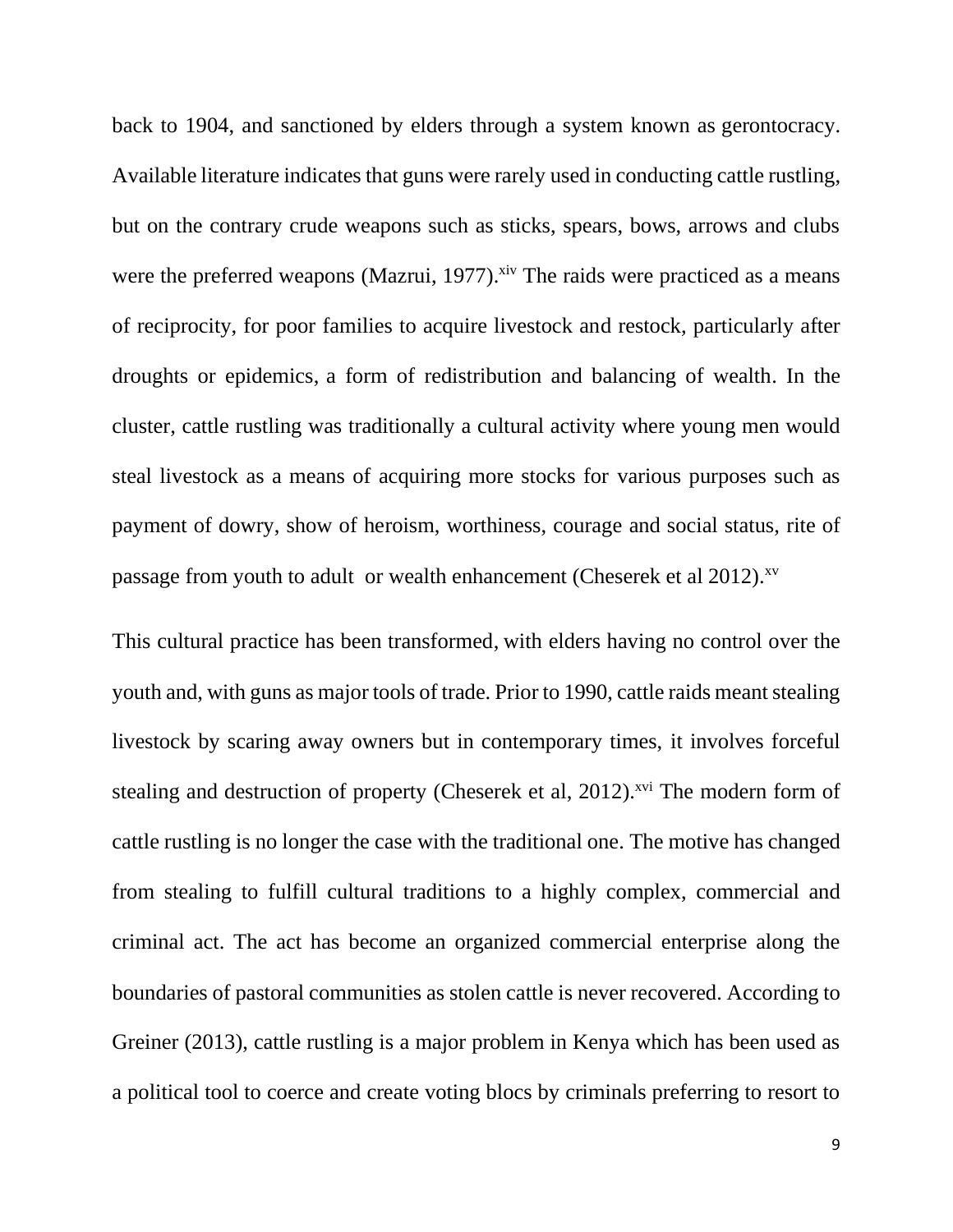violence if confronted. The commercialization, militarization and politicization of cattle rustling has significantly altered the traditional parameters of political engagements. Cattle from rural areas are cheap, organically good and "sweet" for human consumption (Greiner, 2013). This has created demand and business opportunity for rogue business individuals to reap huge profits as cattle is bought at a cheap price. Trading of livestock and livestock products has become a lucrative business, attracting a lot of people seeking to gain from the upsurge and demand. Organized criminal ventures are involved throughout the value chain in livestock production i.e. herdsmen to rustlers, distributors and consumer markets. As a result cattle rustling as become a highly commercialized activity.

Organization of cattle rustling.

In the Karamoja cluster, cattle rustling comprises of three steps with planning as the initial step. A key informant, a former cattle rustler narrates the steps:

Cattle rustling expendition begins with planning. A youthful warrior consults an elder who is a foreteller/dreamer to explore the chances of success. The elder probes questions such as; Is the way safe? Will the expedition be sucessful and animals brought? What will be the magnitude of death on either side. The elder asks for a goat of a particular colour according to his dream, which is killed and he examines the intestines to discern the answers to the questions under probe.

Fig. 2. Karimojong elder examining the intesines of the goat for information.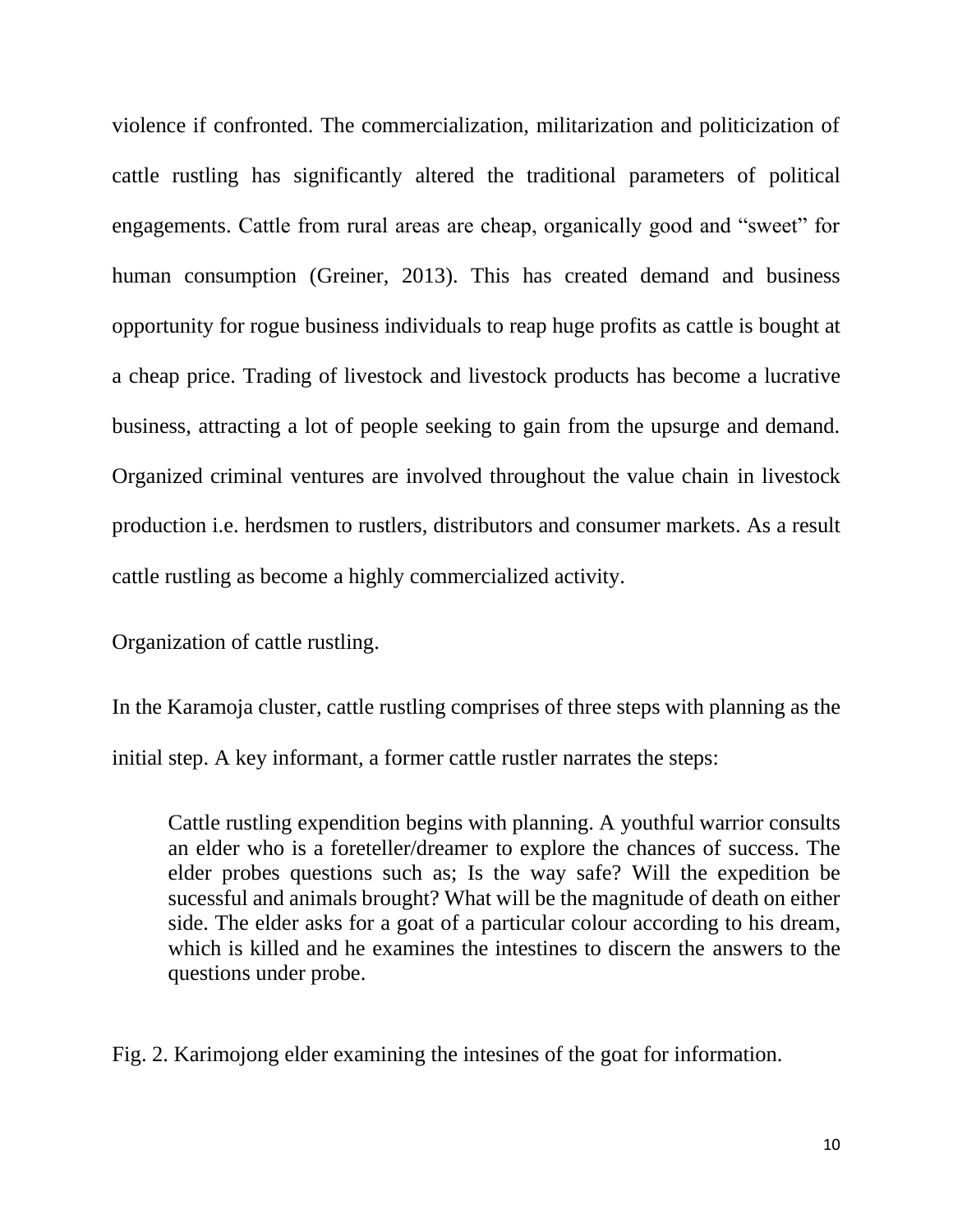

Sourcde: Field data (2020).

Depending on the findings of the intestinal examination, the youth are advised to continue with the planning of the expendition. If the information discerned indicates that "own" worriors will be killed in large numbers and few or no animals brought, another goat with a particular colour prescribed by the foreteller is killed to erase the previuos negative information. Once positive examination is ascertained, the youth are flagged off to begin mobilizing the rustling force. Alternatively, *emuron* (diviner) is consulted, who investigates the success of the expendition by casting skin sandles. Casting skin sandals is done by knowledgeable and expert community elders who can foretell the success of the rustling expendition. Casting the sandle involves gently throwing the skin sandles in the air and noting their positions after landing on the ground. Their positions on the ground after landing contain messages which are then interpreted by the elder. This is done repeatedly as observations and interpretations of the different positons are made, until a favourable landing position is attained by the sandles showing that the expendition is fruitful.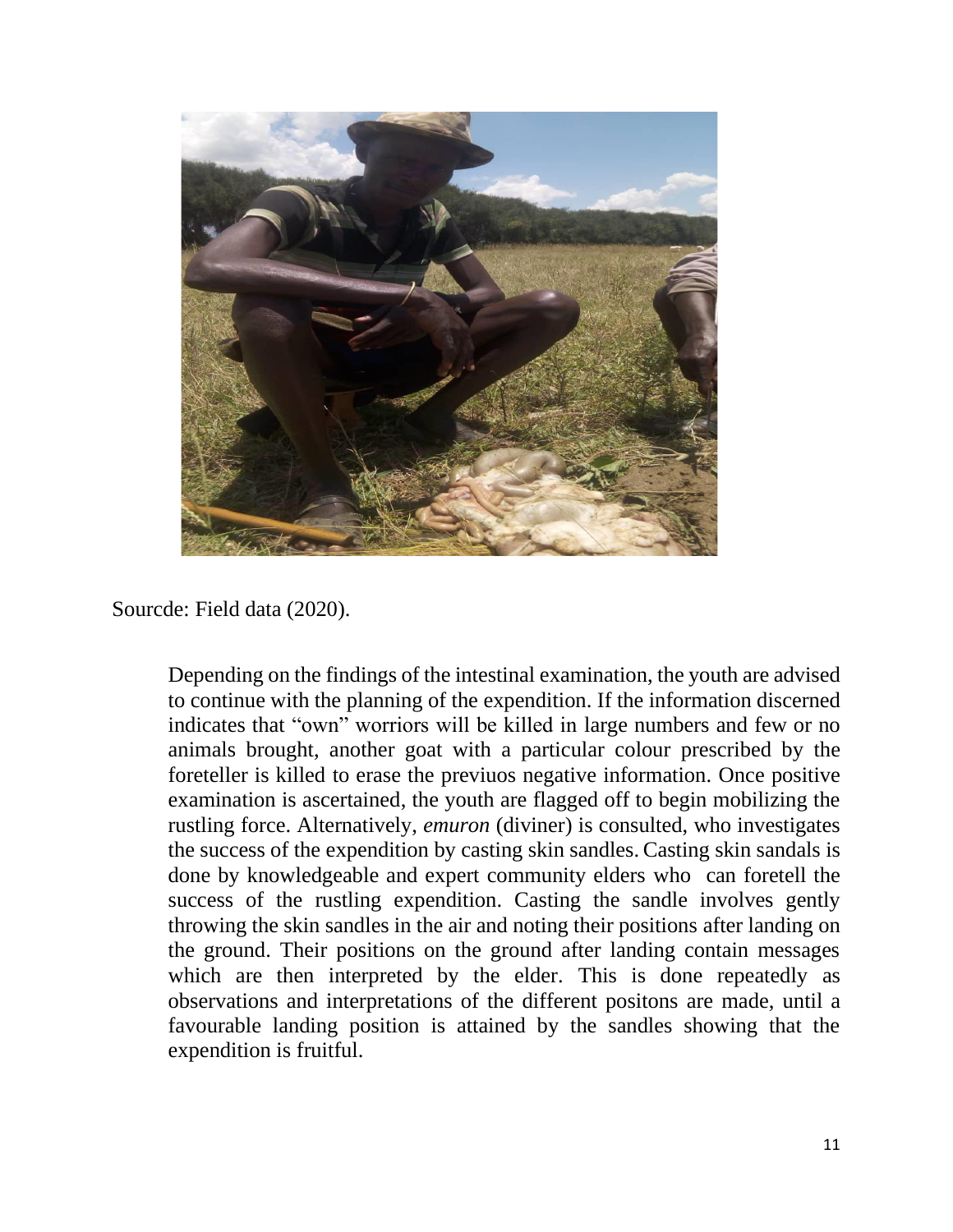After proof of success, a second step of mobilization of the youth (*ngikaracunas*)

begins. This is the fighting force to execute the the rustling plan.

The mobilizers are usually previous or current cattle rustlers who are brave in the field, have amassed animals through the act such that when they talk to the youth, they are respected and words believed. For their bravery, they are respected and given praise names such as *Amunya ngimoe* (finished/killed all the enemies), *Abwanga ngimoe* (chased/defeated all the enemies), *ayiwu ngikiliok* (saved fellow warriors in a battle) or *Thopuriethe* (smouldering fire). Such mobilizers mobilize up to about 50 youth; 30 armed with AK 47 assault riffles and 20 unarmed, but with sticks. The 20 unarmed warriors are to drive the animals very fast, while the armed group engage the pursuing party in a battle of gun fire.

Fig. 3. Chief mobilizer posing with his gun, frenzied warroirs showing their

prowness in rustling and the category of youth mobilized.



Source: Field data (2020).

In one successful cattle rustling act in Turkana land, Kenya, the informant further

narrates:

In this particular episode, the mobilizer was a Jie warrior of Karamoja cluster of Uganda, but with very close ties in Turkana, a cluster community in Kenya as he is married to a Turkana woman. He coordinates the cattle rustling inside Kenya with other accomplice rogue police and military personnel,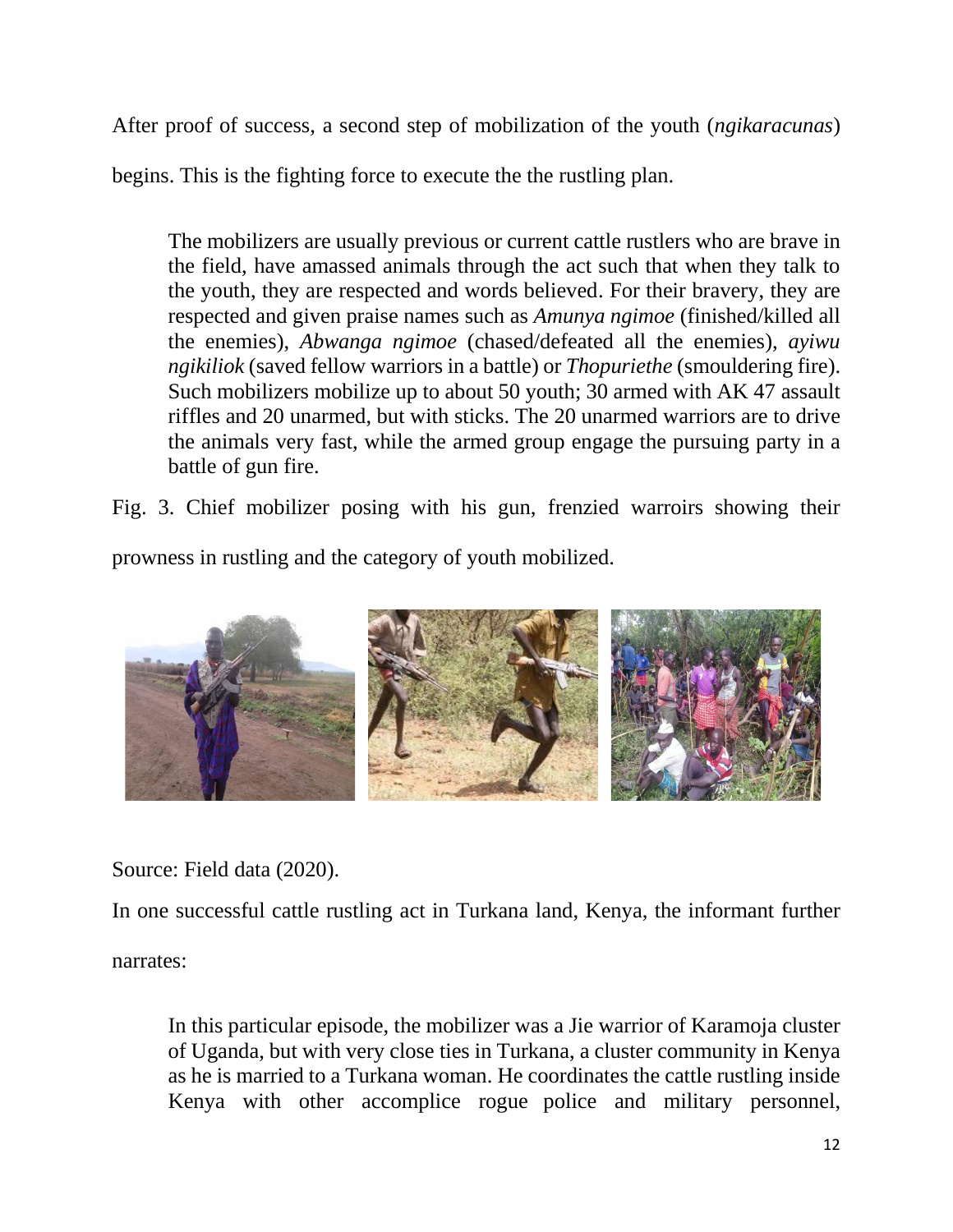paramilitary, local politicians and local traders in Kenya and Uganda. He acts as if passing intelligence to the rustlers to take a route that would not make them be intercepted by security, while at the same time, informing security to bock the very route so that the rustlers are intercepted. He also prepares the business people to buy the animals once the mission succeeds. The rogue security personnel intercept the animals, impound them and sell to the business people. The mobilizer later gets his share of the deal.

The third step is spying and moving to the location of the animals for a final assault:

The mobilized group set out and gathers at some location as reconnaissance is made. Spies are sent out to spy on the enemies i.e. what is the strength of the enemies, how many animals are there. The spies also steal some goats/sheep for subsistence in the bush as the reconnaissance continues. The reconnaissance continues until they are satisfied that the animals are many enough, and no remarkable resistance is expected from the enemies. The attack ensues with ferocious gun fire and the animals are driven away very fast. The armed group engages the enemies as the unarmed ones escape with the animals. After a while, the engaging armed group disengages and run very fast after the group driving the animals. They again stop and engage the enemies as the animals are driven faster and farther. Another tactic is to divide the animals so that the enemy trackers get confused, divide themselves and become weak in confrontation. The warriors then meet at an agreed place to divide the animals among themselves. Meanwhile, the rogue security personnel are planning to intercept them and impound the animals. Once it is done, it is sold off to the traders.

In some cases, it is also coordinated by insiders of the victim communities, the Local Defense Units (LDU) personnel and the local politicians. The LDU personnel, who work together with the formal law enforcement agencies, have been implicated in collaborative activities with the rustlers. The police, army and local traders have equally been implicated as the informant continues the narrative: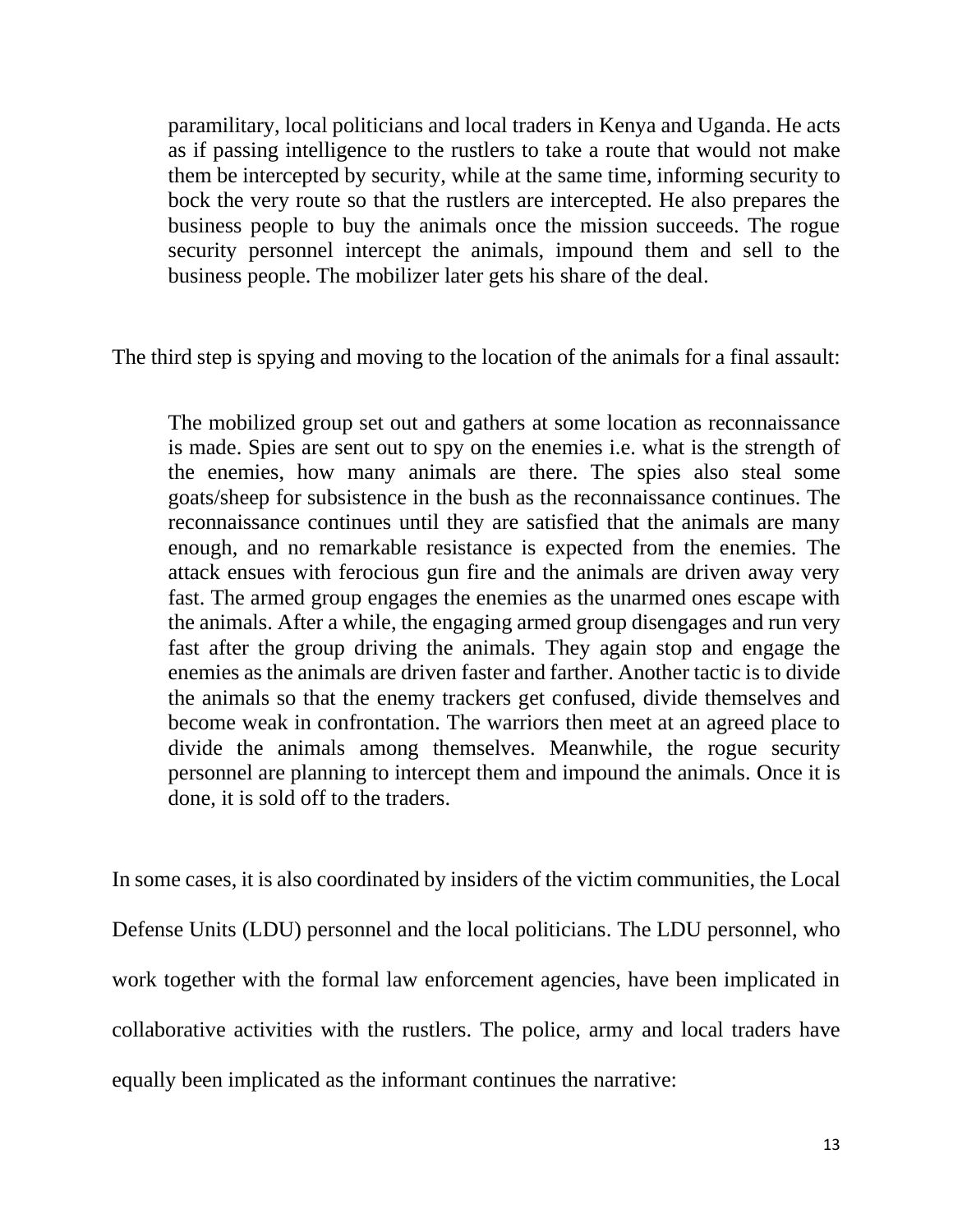The LDU personnel spy and pass intelligence to the rustlers for payment after a successful mission. They are paid inform of animals and immediately sell to the local traders. The local council officials, who are supposed to mobilize people against cattle rustling, instead mobilize the youth to rustle for payment. They also do it to secure their positions from rivals local politicians. In the 2021 general elections, one of the parliamentary candidates had the slogan *Nyawereth*, meaning "cow dung", signifying that he stands for animals, and that he defends the interest of his community as far as animals are concerned. And he was elected on this slogan. This kind of politicians simply increases the network of rustlers. Also, when the army and police pursue the rustled animals and recover, they are supposed to return to the victims, but there is talk that they load animals on trucks and sell to urban centers where meat has higher prices. In urban centers, the traders are set waiting to receive the animals immediately and slaughter for cash. In one public security meeting addressed jointly by all Karamojong Members of Parliaments (MPs), one member of the public challenged the MPs to investigate the real people behind cattle rustling in Karamoja. Whenever the animals are rustled and recovered, the rightful owners don't get the animals back. Where do the animals end up? It appears there is a racket behind rustling which benefits from the act. Rustling has also taken a different turn with the use of modern technology, mobile phones. Warriors herding animals along the road between Kotido and Moroto in Uganda are usually seen holding mobile phones and small portable solar panels for charging. It is the local traders who operate butcheries who provide the phones and solar panels to the warriors. The phones are used to coordinate rustling. For instance when animals are rustled from Kenya and the Kenyan authorities communicate to the Ugandan authorities to intercept the animals, they collect information on the movement of law enforcement (police/soldiers) on the Ugandan side and communicate to the rustlers driving the animals to change direction. Sometimes the worriers pretend to be assisting law enforcement, but assisting the rustlers instead. In this way, cattle rustling is now a livelihood to everybody in the chain, and unlikely that it will end soon.

Organized Crime.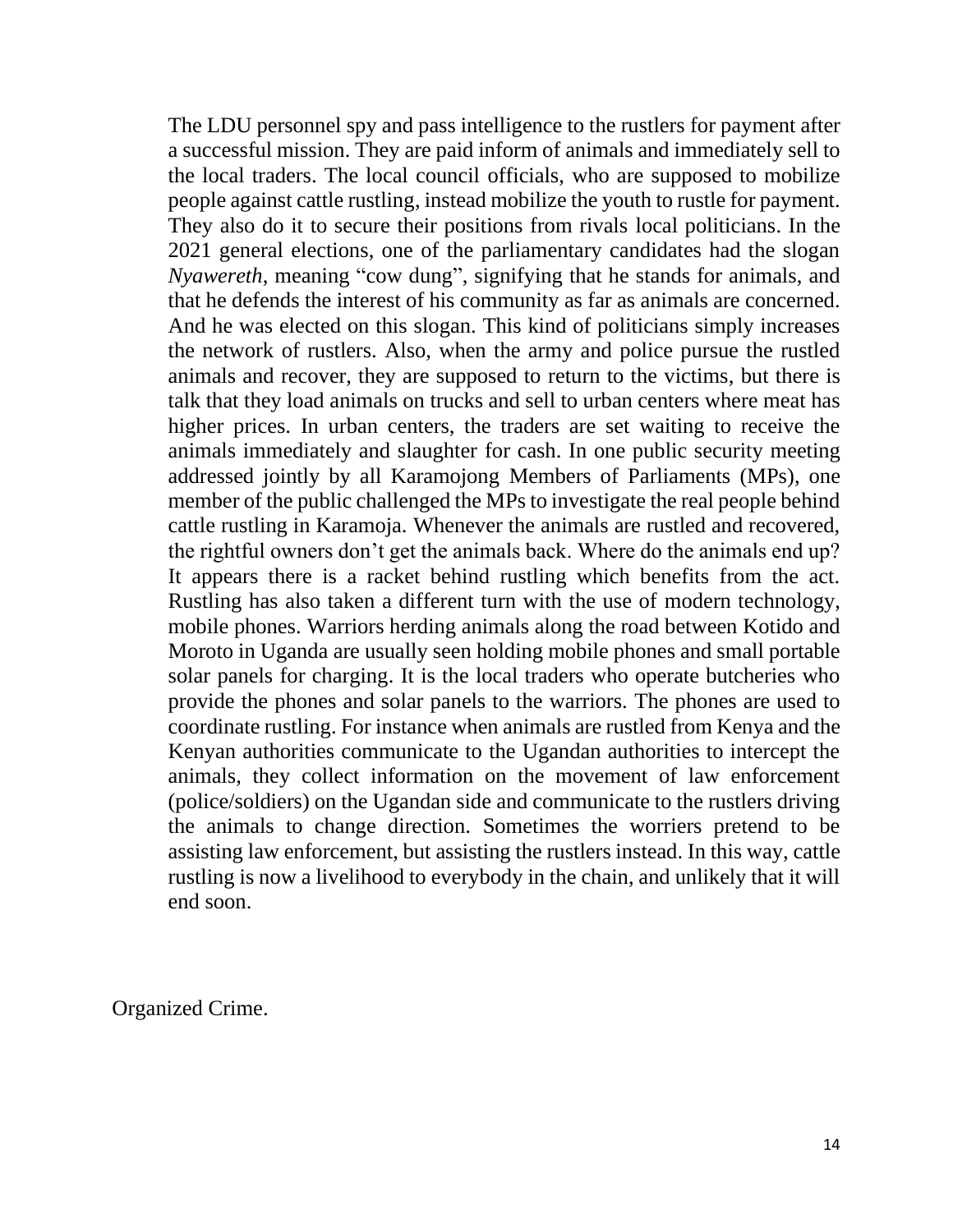The United Nations Convention against Transnational Organized Crime (UNCTOC) Article 2 defines "organized criminal group" as: a group having at least three members, taking some action in concert (i.e., together or in some co-ordinated manner) for the purpose of committing a 'serious crime' and for the purpose of obtaining a financial or other benefits (UNCTOC, 2004). The Convention adds that the group must have some internal organization or structure, and exist for some period of time before or after the actual commission of the offence(s) involved. The implied definition of "transnational organized crime" encompasses virtually all profit-motivated criminal activities.

Several scholars have defined Organized Crime (OC) too. Federico Varese conducted a content analysis of 115 definitions of OC from 1915 to 2009<sup>xvii</sup> and found that OC involves the pursuit of profit through illegal means by an organized hierarchy that shows continuity over time, where the use of violence and corruption are the most recurrent. He stresses that OC has its own language, history, tradition and customs, method and techniques, highly specialized machinery for attacks upon persons and property, and modes of defense. A commission is paid for overseeing, planning and coordinating the activities of all subgroups across different individuals or entities involved in it.

Haller (1990)<sup>xviii</sup> finds the existence of business partnerships and cooperation among organized criminal illegal entrepreneurs, who operate under conditions of illegality

15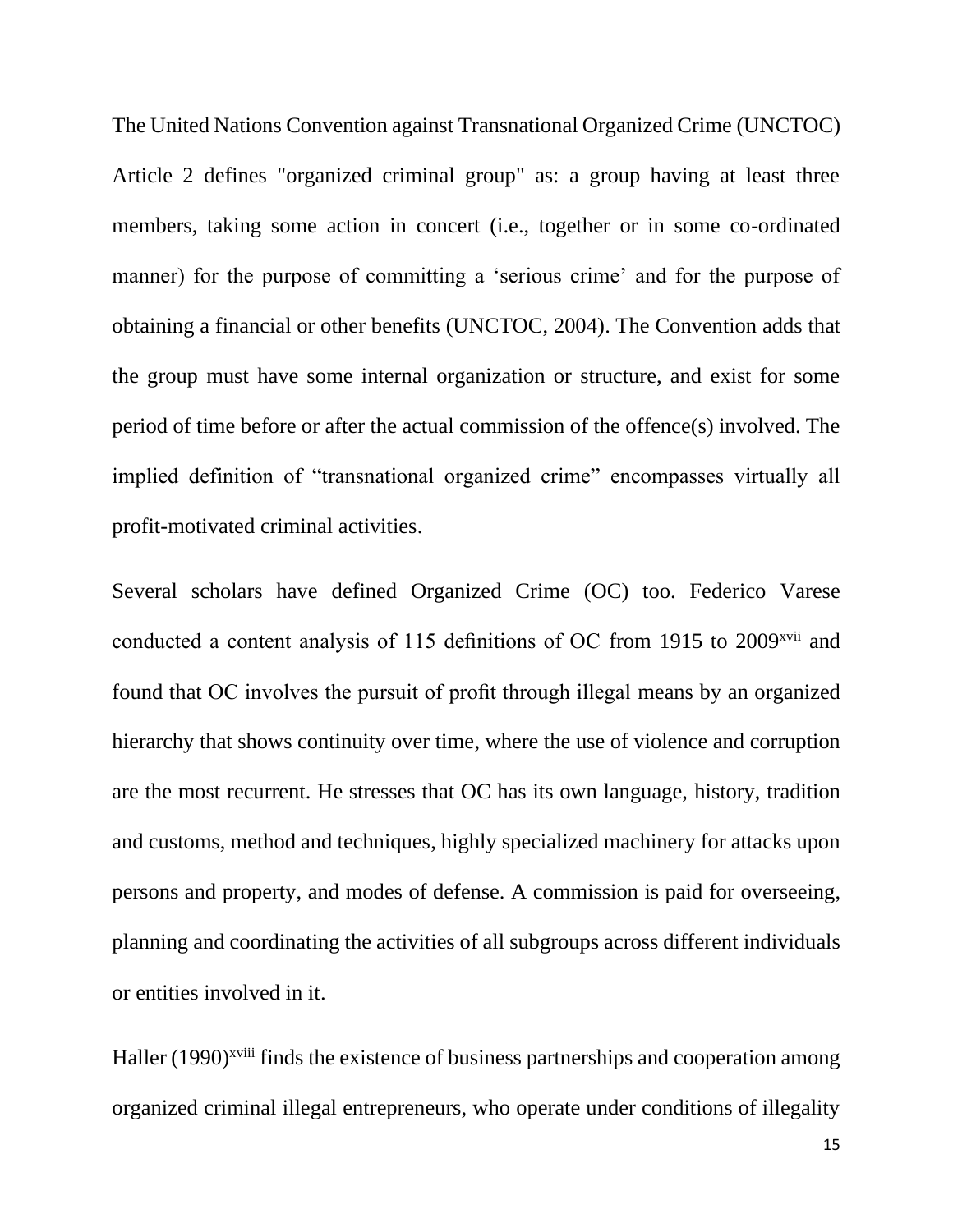often aided by corrupt law enforcement officers who remain independent illegal operators, rather than joining a single structured organization. He further advances criminal network perspective' for the understanding of organized crime, and summarizes the characteristics of OC according to structure, activities and means. According to the structure, he stresses organization, continuity, networking, planning, coordination and entrepreneurship as the main features of organized crime. To him, organized criminal groups use violence and corruption across national and international borders to execute their missions.

### Transnational Organized Crime (TOC).

The term "transnational crime" was first used at the Fifth United Nations (UN) Congress on Crime Prevention and the Treatment of Offenders in 1975 by the UN Crime Prevention and Criminal Justice Branch in order to identify certain criminal phenomena transcending international borders, transgressing the laws of several states or having an impact on another country (UNODC, 2017). $\frac{xx}{x}$  Although the concepts "transnational crime" and "organized crime" overlap, and transnational crimes are often perpetrated by organized criminal groups (Tonou,  $2011$ ),<sup>xx</sup> many commentators take the two terminologies to be synonymous. The eleventh UN Survey of Crime Trends and Operations of Criminal Justice Systems in 2008 defined transnational crimes as offences whose inception, perpetration and direct or indirect effects involved more than one country (UN Survey report,  $2007-2008$ ).<sup>xxi</sup> This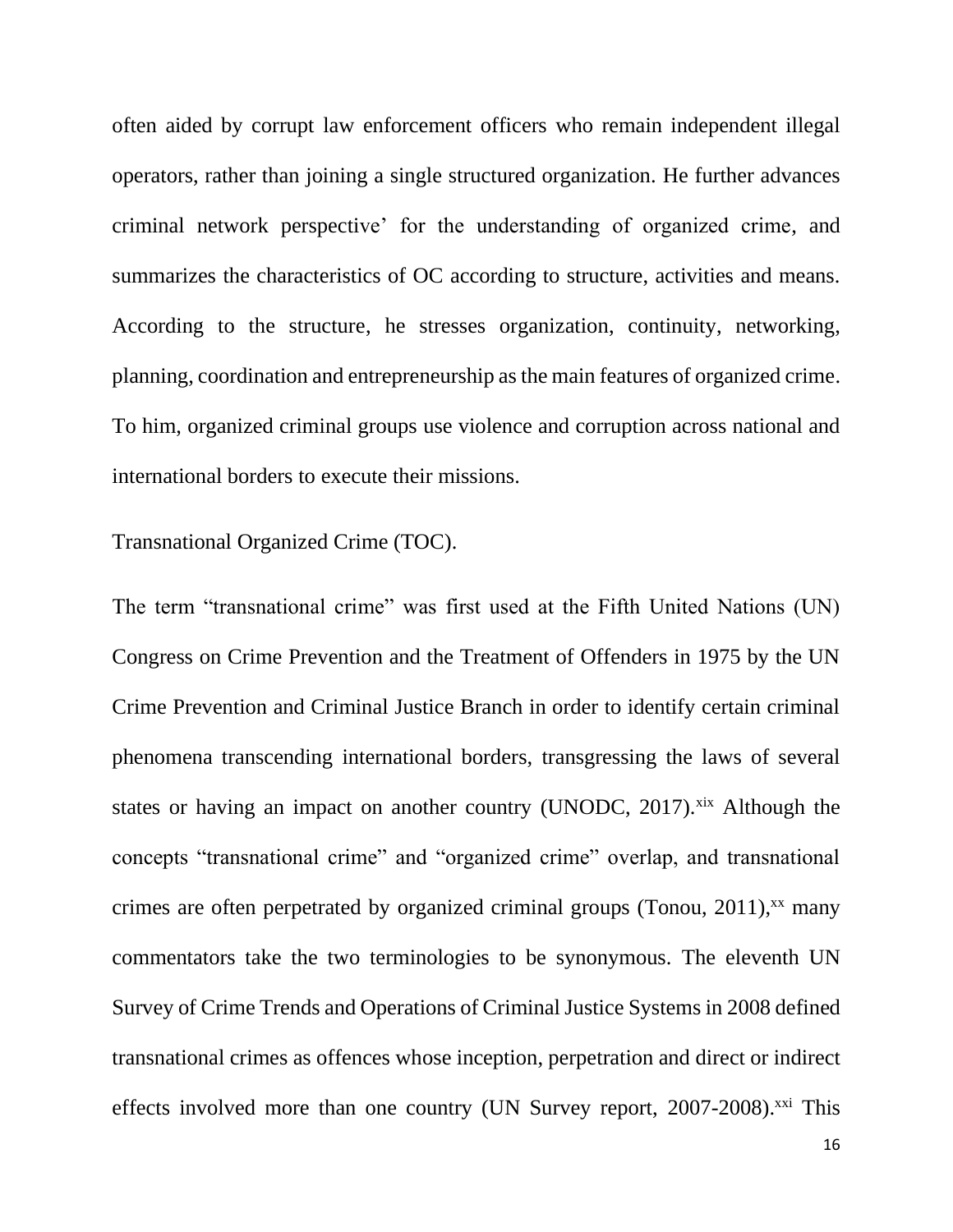tendency towards a broad definition is also reflected in article 3(2) of the UN Convention against Transnational Organized Crime. It states that an offence is "transnational" if it satisfies one of a number of these alternative conditions:

(a) It is committed in more than one State;

(b) It is committed in one State but a substantial part of its preparation, planning, direction, or control takes place in another State;

(c) It is committed in one State but involves an organized criminal group that engages in criminal activities in more than one State; or

(d) It is committed in one State but has substantial effects in another State.

It therefore implies that organized crime becomes transnational when it meets the requirements of article 3(2) of the 2004 UN Convention against Transnational Organized Crime. Virtually, TOC encompasses all serious profit-motivated criminal actions of an international nature where more than one country is involved.

Typology of transnational organized crime.

The UN has identified several different categories of transnational crime: drug trafficking, trafficking in persons, child trafficking, migrant smuggling, organ trafficking, trafficking in cultural property, counterfeiting, money laundering,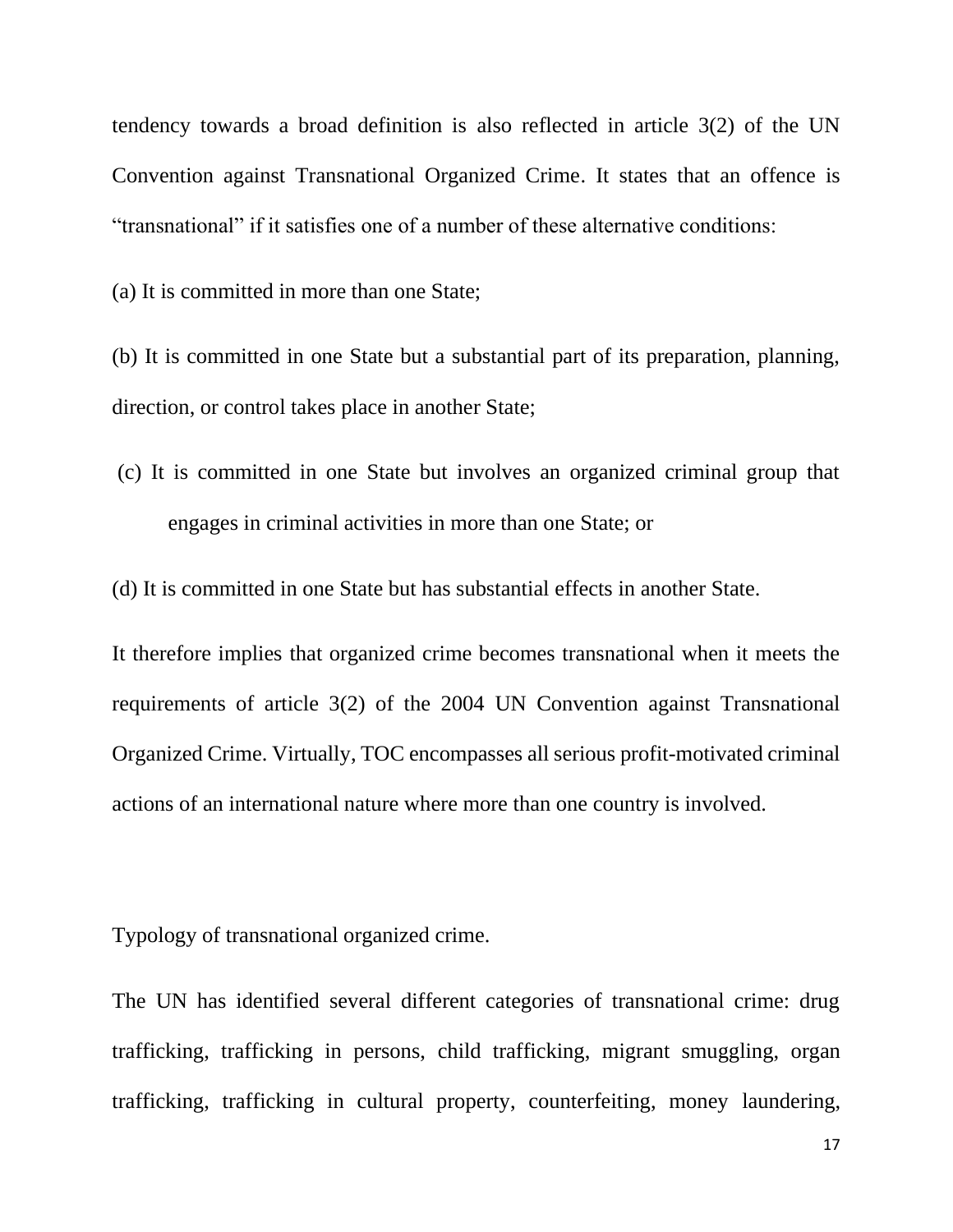terrorism, cybercrime, theft of intellectual property, illicit traffic in arms, aircraft hijacking, sea piracy, wild life trafficking, trafficking counterfeit pharmaceuticals, trafficking minerals, oil bunkering, pornography, prostitution and waste dumping (United Nations Office on Drugs and Crime, 2014).<sup>xxii</sup> Although this typology is not exhaustive, cattle rustling is not included in the list.

Modus operandi of transnational organized crime.

The most typical characteristics like the use of violence, corruption and money laundering shape the modus operandi of transnational organized crime. The use of violence and intimidation against victims, against members of groups inside the same organization or against members of other organizations, has been defined as an ingredient of the crime, bringing what has been termed "the law of silence" (Arben, 2015).<sup>xxiii</sup> Arben adds that the use of corruption to influence politicians, public administrators, criminal justice system officials is regarded as a tool of the organized crime (groups) that facilitate their operation. Political corruption ensures that the votes are kept intact. Judicial corruption buys administrative and judicial decisions. Criminal groups corrupt the judiciary by accessing magistrates via social, political, professional and family networks. Professional networks also facilitate such contacts, where defense lawyers, who are former prosecutors, intermediate between organized crime and the judiciary. Police corruption is used to influence the police personnel. Police have the most direct exposure and frequent contacts with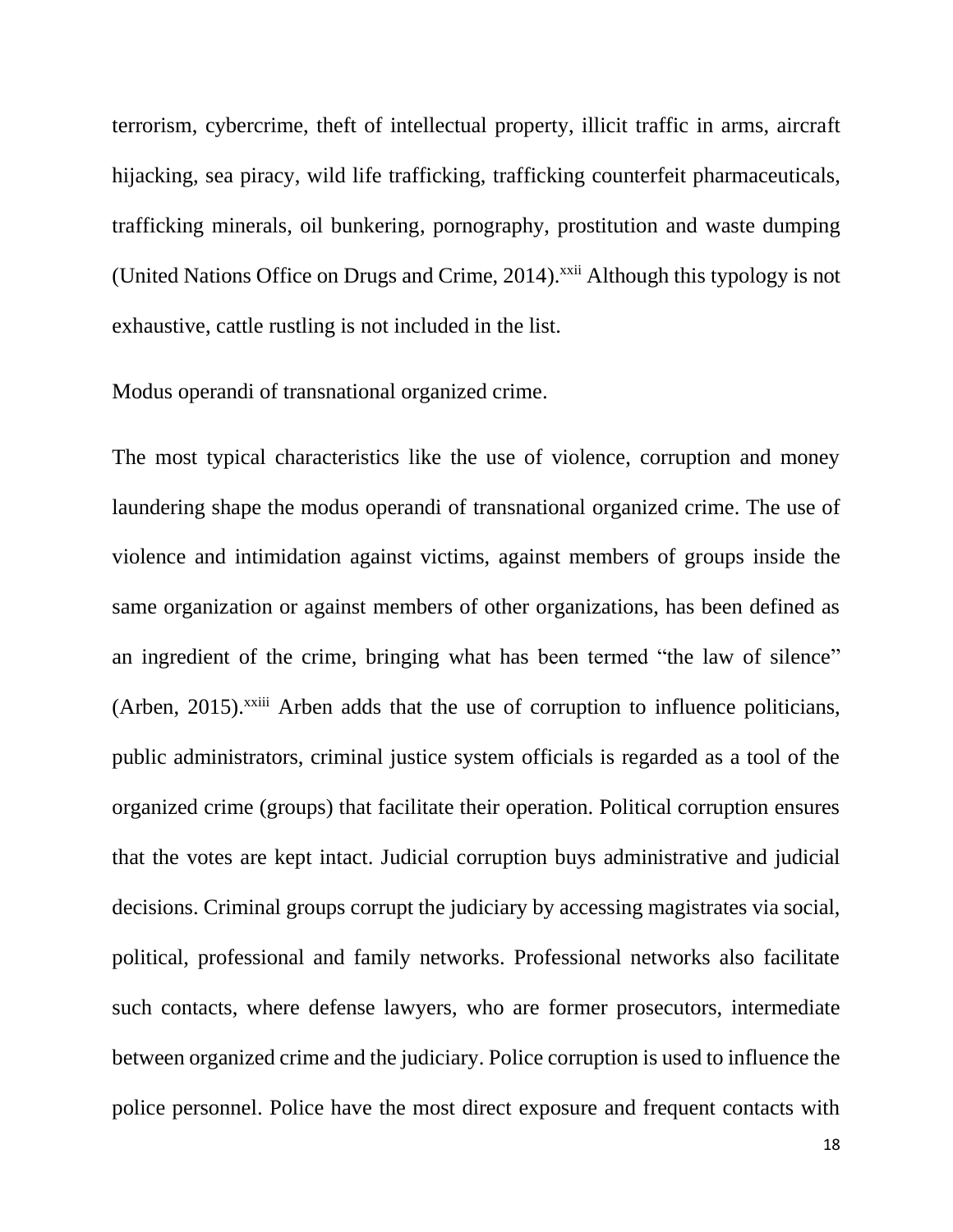organized crime as such, organized crime most often targets them. Organized crime uses corruption to obtain information on investigations, operations and protection for continued illegal activities. Occasionally, corrupt officers become directly engaged in criminal activities.

Further, referring to definitions of Organized Crime provided by 17 different scholars, Albanese found that 12 included "the use of force or threat" in the definition (Albanese, 1988).<sup>xxiv</sup> Abadinsky (1981)<sup>xxv</sup> points to the "willingness to use violence" as a fundamental trait of organized crime and adds that violence is a "readily available and routinely accepted resource" for criminal organizations.

Fitting cattle rustling in transnational organized crime.

In doing this, the article analyses the features of cattle rustling that fit the definition/characteristics of OC/TOC for comparison. As noted by Tonou (2011), that many commentators take the two terminologies to be synonymous, and for purposes of comparison of the features, the article takes the two terminologies to be synonymous too. From the definition of cattle rustling, a number of authors cite planning, organizing and the use of force/violence in obtaining cattle in the process of rustling (Ciara et al 2017; Titus, 2013; Bunei et al 2016, Cheserek et al 2012 & Kenya Human Rights Commission, 2010). This is executed by a group of rustlers crossing from one community to another across international borders. In the process,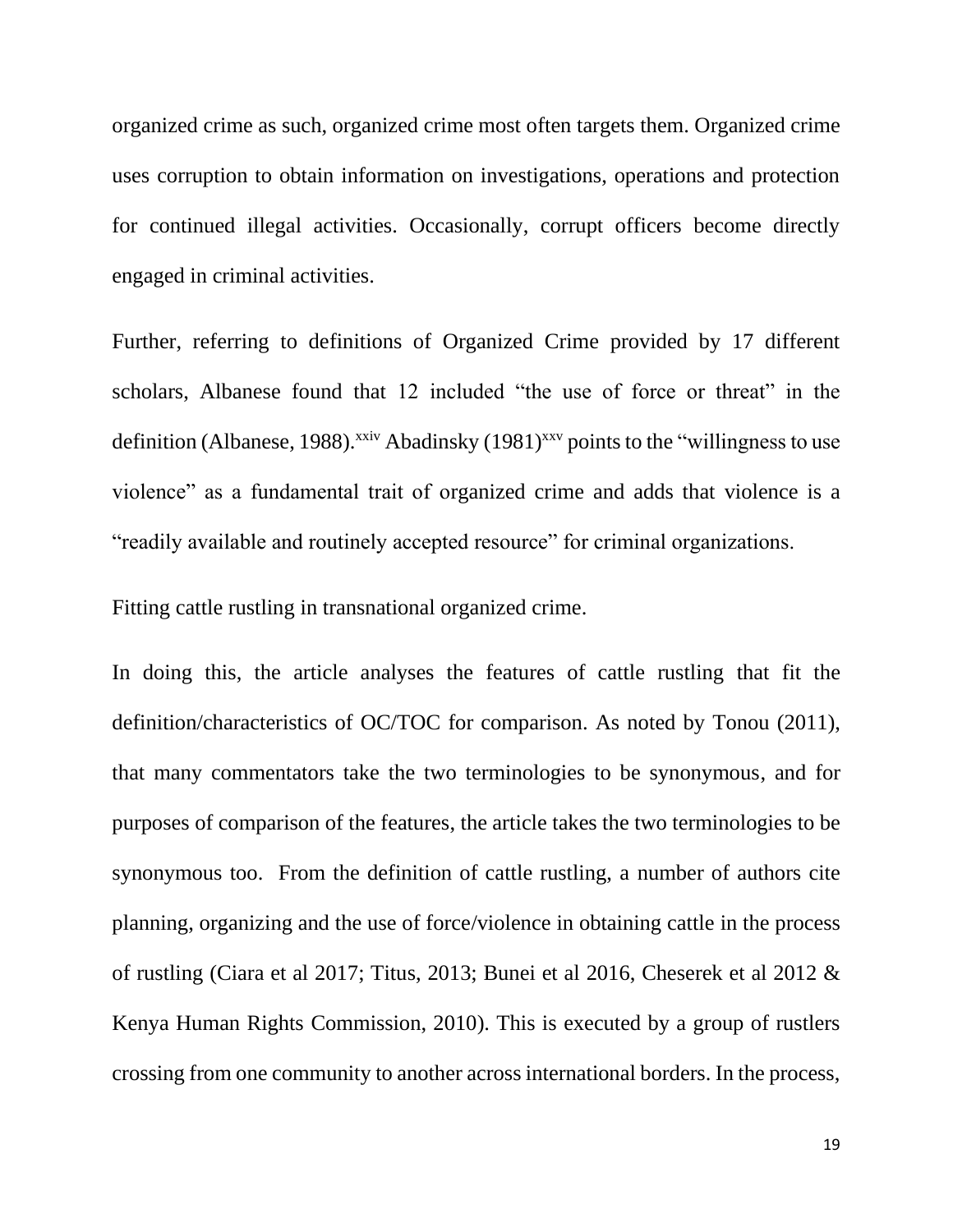killings, maiming and destruction of properties occur. These atrocities can be considered as heinous or serious. Similarly, in the organization of rustling, the informant's testimony includes planning in which the youthful warriors consult an elder who is a foreteller/dreamer to probe some pertinent questions about the impending rustling expedition. The use of AK 47, a symbol of violence is equally identified. These definitional views resonate with the definition of organized crime as presented by Article 3 (2) of the UNCTOC 2004; "a group having at least three members, taking some action in concert (together or in some co-ordinated manner) for the purpose of committing a 'serious crime……". The cattle rustling is executed by a group of rustlers in a planned way similar to the consideration of "….a group having at least three members" and ".....coordinated manner" mentioned in the UNCTOC definition. The organization of rustling is synonymous with the definition of TOC under the UNCTOC article 3 (2) (b) "……….its preparation, planning, direction ……" takes place in another State. Clearly, cattle rustling is planned in another state, for instance Uganda and executed in another state, e.g. Kenya. These similarities are supported by Ciara et al (2017) who cite cattle rustling as organized and marked by high levels of violence and that in Baringo County, Kenya, the area has witnessed thousands of livestock stolen and dozens of people shot or killed. Federico Varese also notes that OC occurs "…..where the use of violence is the most recurrent". Similarly Albanese (1988) found 12 out 17 definitions of OC included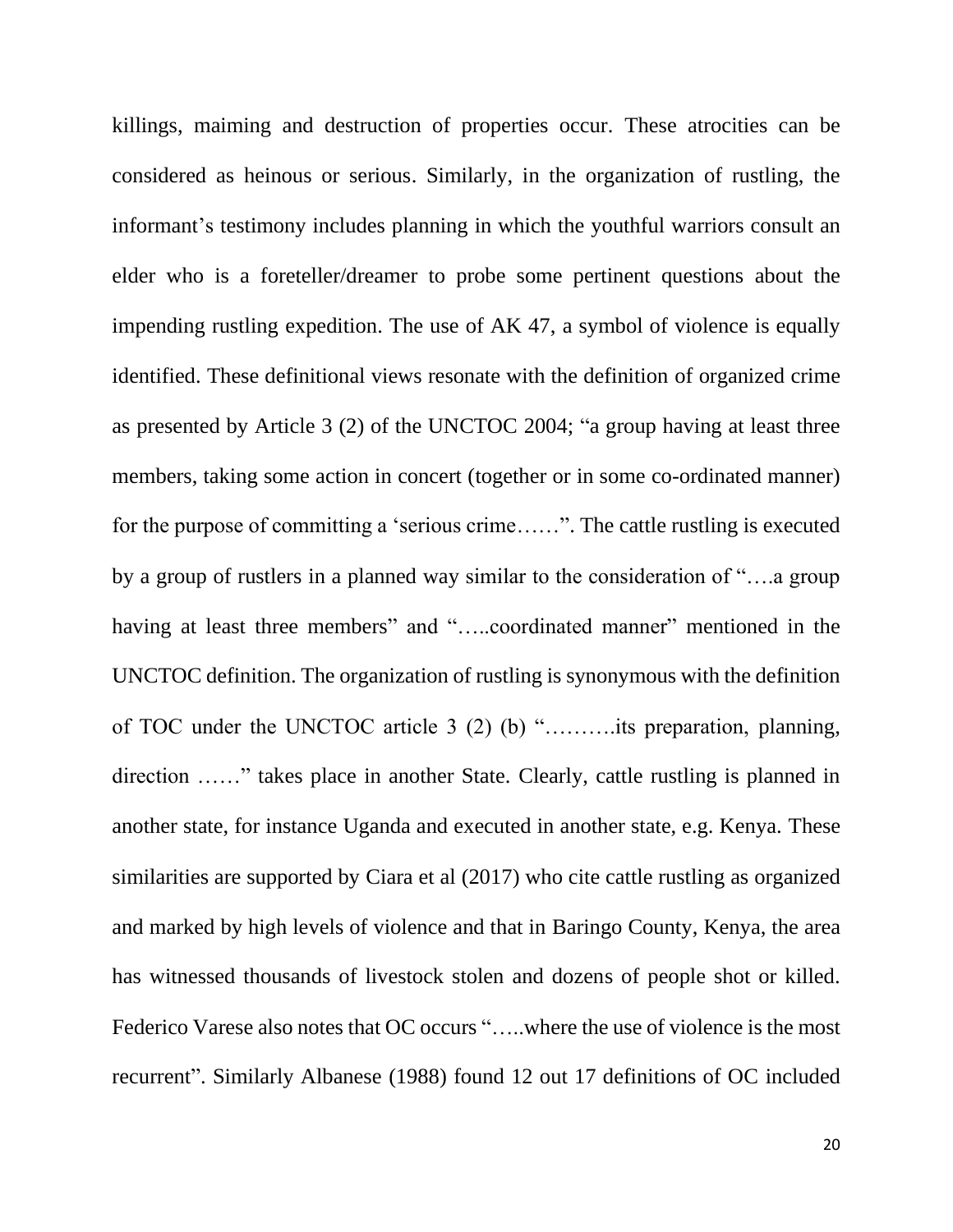"the use of force or threat" as an important aspect of the definition as Abadinsky (1981) lists the "willingness to use violence" as a fundamental trait of organized criminal organizations. The use of violence in OC connects correspondingly with violence in cattle rustling.

In analyzing the financial gain, the same authors mention it as one of the motivations for cattle rustling. For instance, Titus (2013), Bunei et al (2016) and KHRC (2010) share this idea of economic gain as one of the reasons for rustling. Ciara et al (2017) and Maganda (2013) also cite commercial benefits while Greiger (2013) and Okoli et al (2014) cite criminal marketing and meat for sale, arguing that rural meat is considered cheap and sweet by the urbanites. Equally, Titus(2013) adds "…….cattle rustling is a highly complex, commercial and criminal act, organized as a commercial enterprise along the boundaries of pastoral communities as stolen cattle are never recovered". On Boko Haram, Ciara et al (2017) further note that ……the group's activities have had a drastic impact, such that major cattle markets in Borno state have been temporarily shut down to ensure that Boko Haram does not exploit the livestock trade. This consideration of financial gain by these authors is also shared in the definition by Article 3 (2) of the UN definition of UNCTOC "……..for the purpose of obtaining financial or other benefits" and Federico Varese who notes……….. OC involves the pursuit of profit through illegal activities. Besides Haller (1990), views it …….enterprise involving illegal activities of providing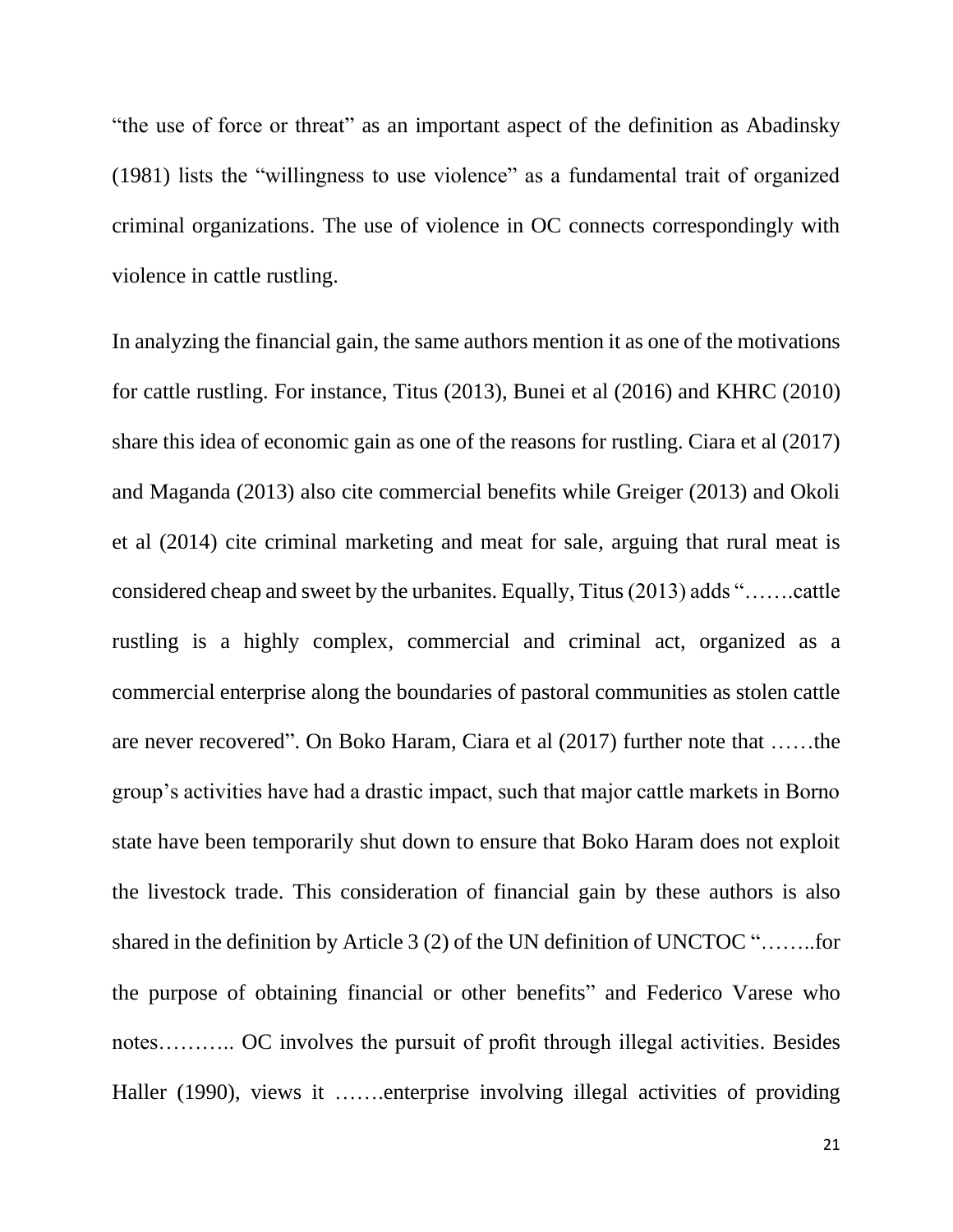illegal goods in public demand. The testimony of the key informant also gives cattle rustling a commercial perspective. "………load it on trucks and sell to urban centers where meat has higher prices. ……… the traders are set waiting to receive the animals immediately and slaughter them for cash". These views place cattle rustling in the realm of TOC whose motive is material benefit.

Analysis of the transnationality of cattle rustling is discernible from the testimony of the key informant; ………..the chief mobilizer is a Jie warrior of the Karamoja cluster of Uganda, but with very close contacts in Turkana, a cluster community in Kenya, as he is married to a Turkana woman. He coordinates the cattle rustling inside Kenya with other accomplishes in Kenya and Uganda". This picture of cattle rustling as a transnational organized crime ties with the EAPCCO's conceptualization of cattle rustling "…….from one country or community to another" and Maganda's (2013) part of definition "……a practice along Uganda/Kenya border", according a transnational character to cattle rustling. Additionally, Titus (2013) observes "…….the crime is also transnational in that cattle is moved across borders". This transnational character also mirrors Ciara et al (2017) view that "……North-eastern Nigeria's experiences with cattle rustling now extends throughout the Lake Chad Basin with Boko Haram militants frequently rustling cattle ……………transporting them via middle men to markets in northern Nigeria. With the involvement of actors such as Boko Haram and the movement of cattle across national boundaries, cattle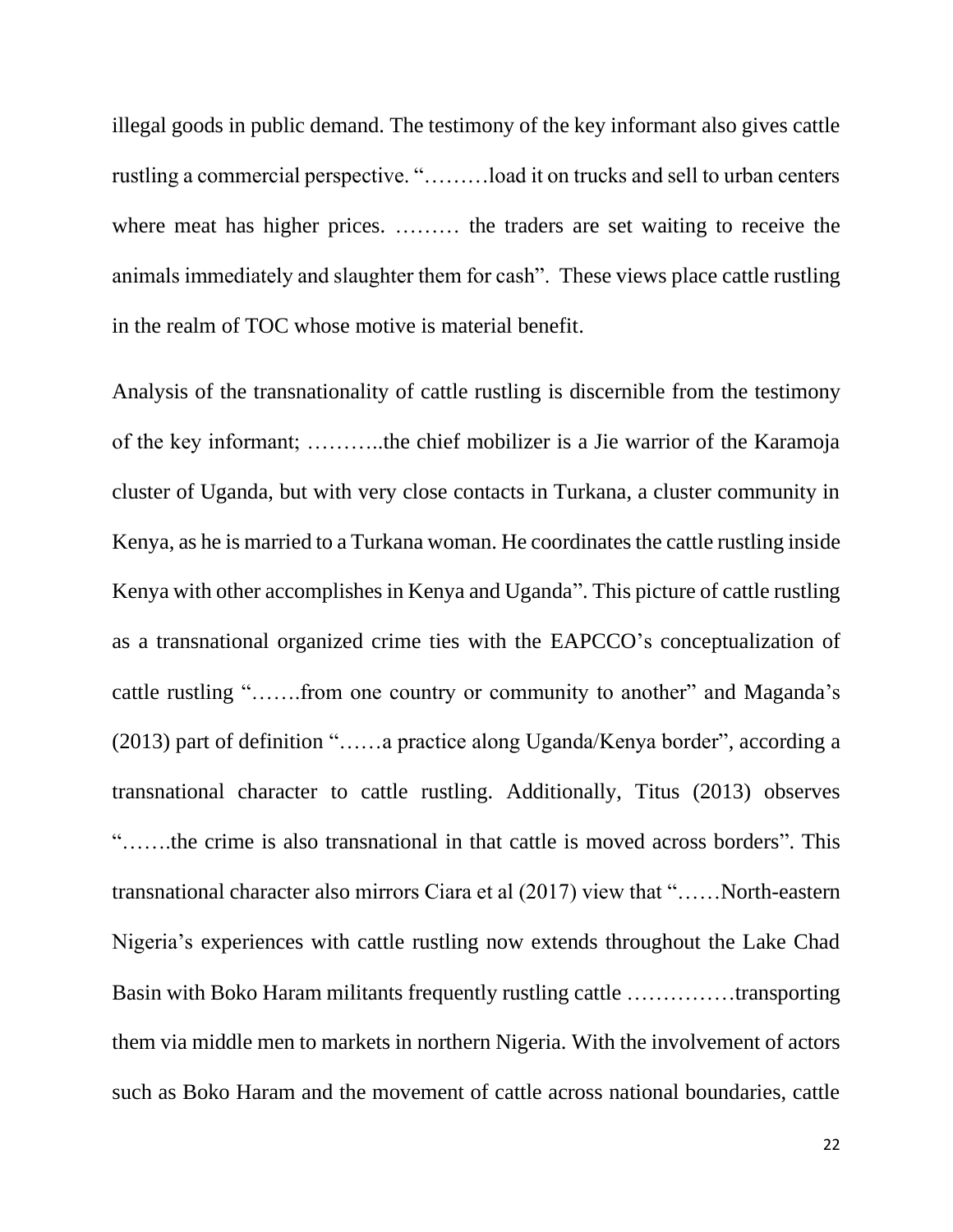rustling becomes a form of transnational organized crime". Further, Ken et al (2010) assert that "competition for scarce resources, particularly water and pasture, and the cultural value placed on cattle has produced a tradition of cattle rustling in the region", implies that the act has become transnational in the region. Cattle rustling also mirror all the sub sections of the definition of TOC in article 3(2) of the UN Convention against TOC which states that an offence is "transnational" if it satisfies one of a number of these alternative conditions;

(a) It is committed in more than one State. In respect to this sub section, cattle rustling is carried out in the four countries of Karamoja cluster. As contained in the testimony of the informant, the act is therefore committed in more than one state.

(b) It is committed in one State but a substantial part of its preparation, planning, direction, or control takes place in another State. Viewed from the testimony of the informant, the act can be committed in one state, but prepared and planned in another state. For instance in the testimony, mobilization and preparation took place in Jie, Uganda, but the act was to be committed in Turkan, Kenya.

(c) It is committed in one State but involves an organized criminal group that engages in criminal activities in more than one State. Again considering the testimony of the informant …………..rustlers coalesce around prominent/brave warriors with praise names such as *Rithamoe* .........such worriers can sway cattle

23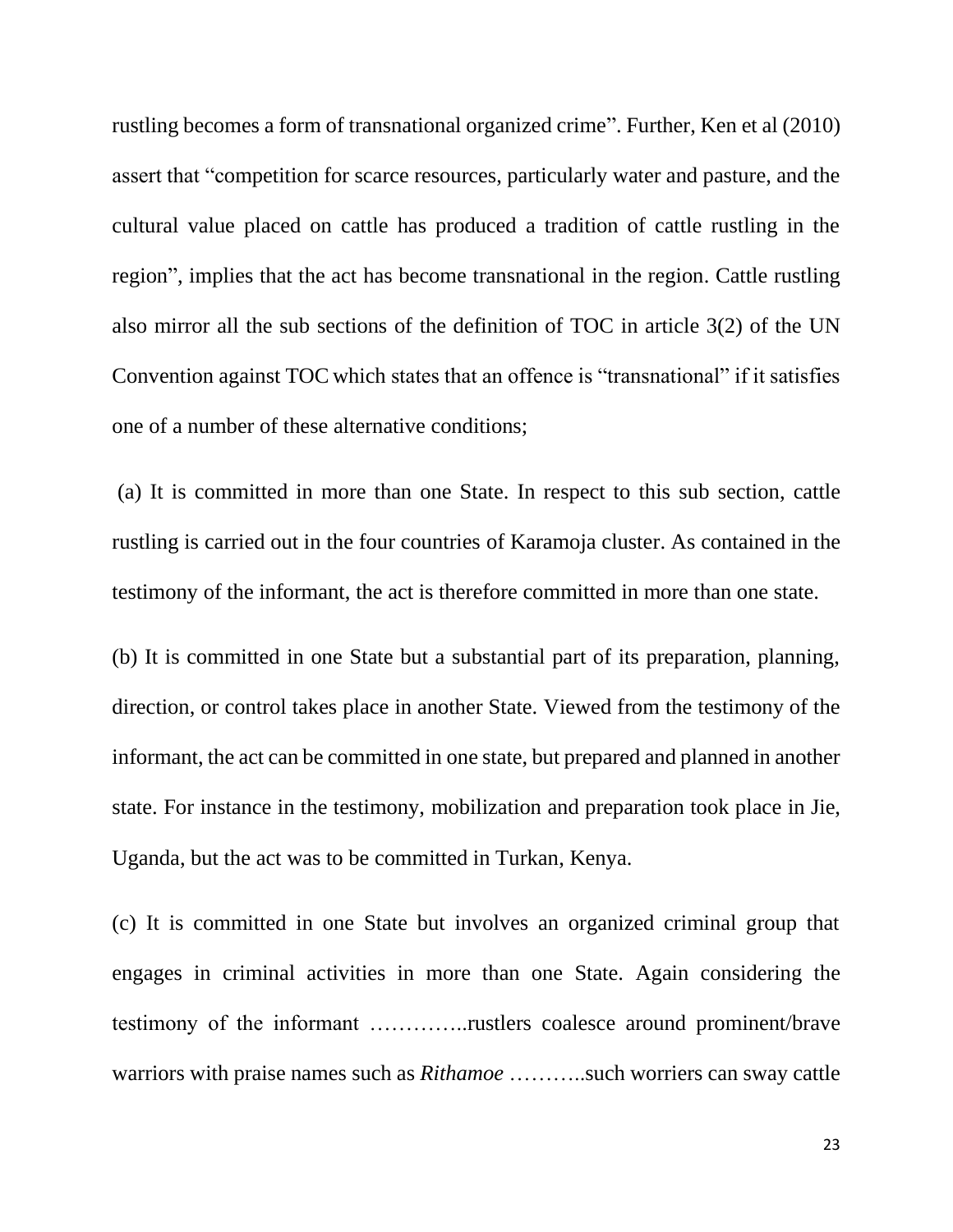rustling to any country they choose and the youth follow them because of the respect they are accorded. In this way, a group from Uganda cluster can rustle in Kenya and South Sudan clusters at any time as the mobilizers wish.

(d) It is committed in one State but has substantial effects in another State. Regarding this sub section, the rustlers are not always lucky to come back without any casualties from the rustling expedition. For instance in one rustling expedition to Turkana, Kenya by the Jie of Uganda, the Jie were killed that only five rustlers came back and without animals. Nearly every family in the county was mourning the death of a family member as a result of that expedition. Two widows committed suicide because of the loss of their partners. Consequently, the county became a perennial victim of cattle rustling as there were very few worriers left to fight off rustlers from other communities in the cluster. Clearly, this was a case of an act being committed in one state, but with substantial effect in another state.

Considering corruption, it has been cited in cattle rustling too. From the definition of Titus (2013), "……stolen cattle are never recovered" imputing that the animals disappear in an act of corruption. The key informant also cites corruption "………challenged the MPs to investigate and find out the real people behind cattle rustling in Karamoja. Whenever animals are rustled and recovered, the rightful owners don't get them back. Where do they end up? It appears there is a racket behind rustling which benefits from the act". Also Bunei et al (2016) note "….in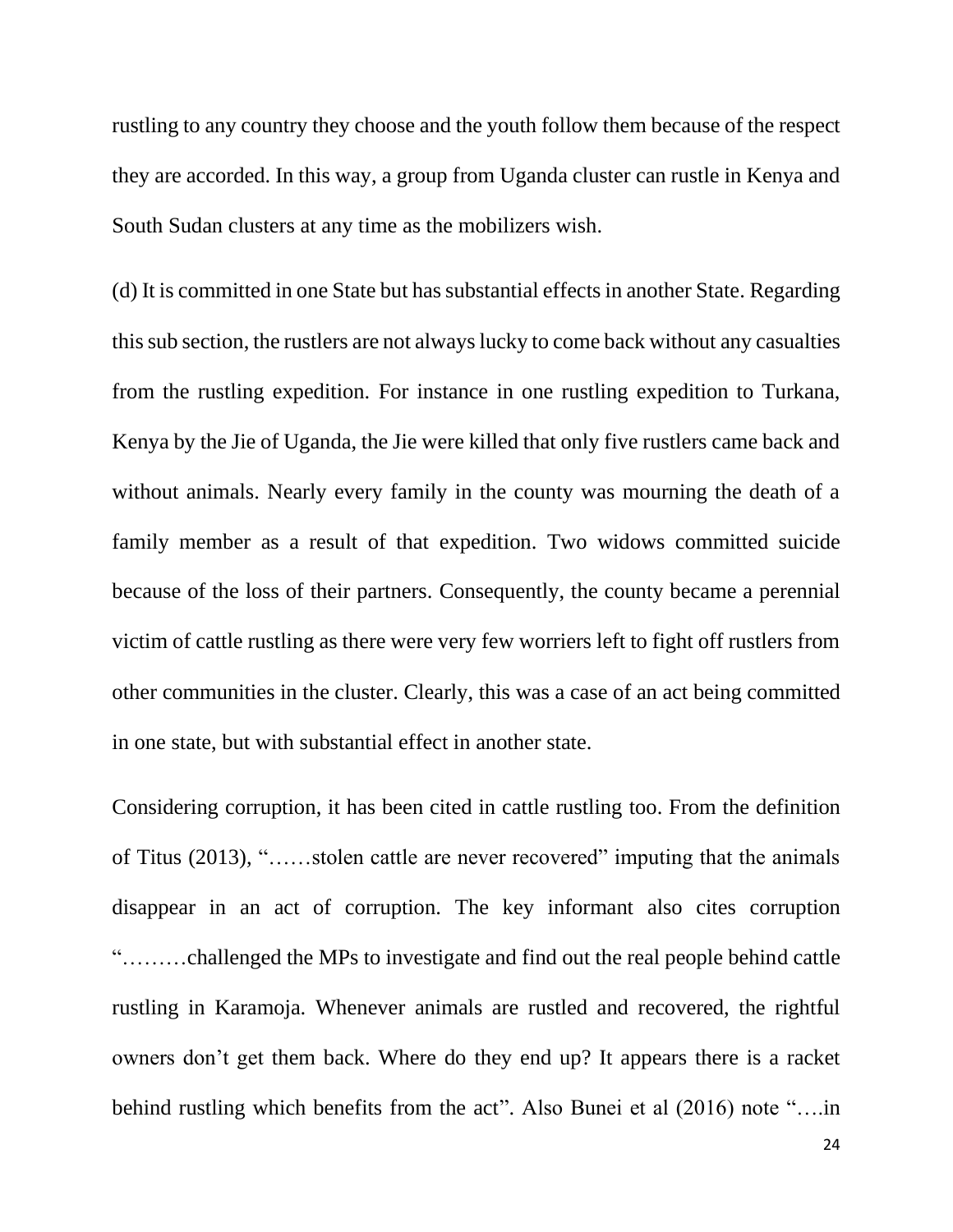reality such crime cannot occur without the collusion of the criminal network of cattle rustling involving a group of local rural residents who work in cohort with urban-based businessmen in large scale corruption.

#### Conclusion.

From the analysis of the two phenomena, this article has found that cattle rustling has many features that fit into the frame of TOC. The article therefore, concludes that cattle rustling is a transnational organized crime and should be included in the typology of TOC.

#### References.

ii ibid

iii ibid

i Ciara, A, & Omar, S., M (2017). Organized crime in Africa /Cattle rustling on the rise across Africa.

iv Titus, P. K. (2013). Effects of cattle rustling on economic development. A case study of Masol location, West Pokot county. A project submitted in partial fulfillment of the requirement for the award of masters of arts degree in project planning and management university of Nairobi.

<sup>v</sup> Osamba, O. J. (2006). The Sociology of Insecurity: Cattle-rustling and Banditry in North Western Kenya. African Journal on Conflict Resolution. Vol. 1, No. 2.

vi Okoli, A.C and Okpaleke, F. (2014). "Cattle Rustling and Dialectics of Security in Northern Nigeria. International Journal of Liberal Arts and Social Science, 2(3), 109-117.